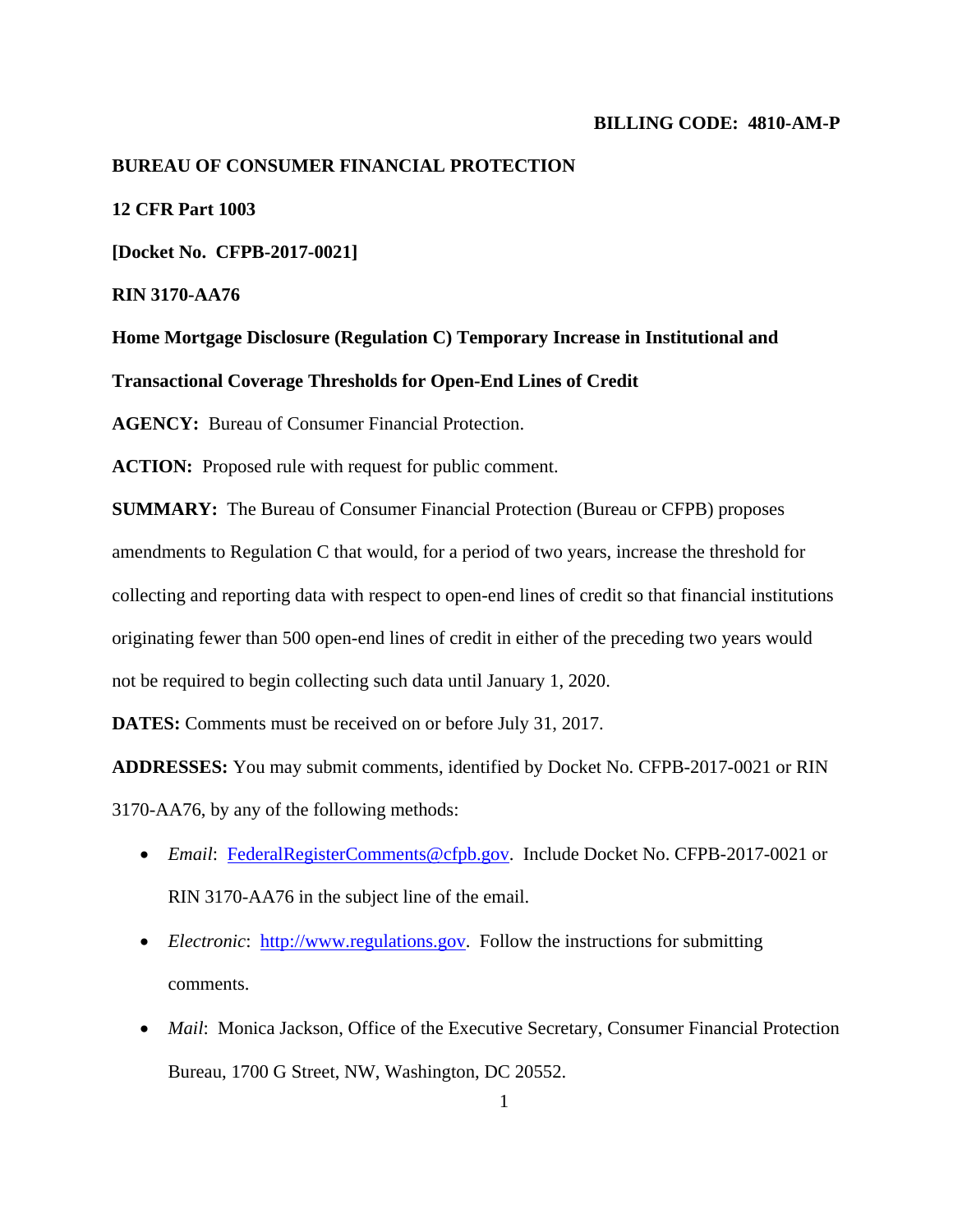*Hand Delivery/Courier*: Monica Jackson, Office of the Executive Secretary, Consumer Financial Protection Bureau, 1275 First Street, NE, Washington, DC 20002.

*Instructions*: All submissions should include the agency name and docket number or Regulatory Information Number (RIN) for this rulemaking. Because paper mail in the Washington, DC area and at the Bureau is subject to delay, commenters are encouraged to submit comments electronically. In general, all comments received will be posted without change to http://www.regulations.gov. In addition, comments will be available for public inspection and copying at 1275 First Street, NE, Washington, DC 20002, on official business days between the hours of 10 a.m. and 5:30 p.m. Eastern Time. You can make an appointment to inspect the documents by telephoning 202-435-7275.

All comments, including attachments and other supporting materials, will become part of the public record and subject to public disclosure. Sensitive personal information, such as account numbers or Social Security numbers, should not be included. Comments will not be edited to remove any identifying or contact information.

**FOR FURTHER INFORMATION CONTACT:** Alexandra W. Reimelt, Counsel, Office of Regulations, Consumer Financial Protection Bureau, at 202-435-7700 or

cfpb\_reginquiries@cfpb.gov.

# **SUPPLEMENTARY INFORMATION:**

## **I. Summary of the Proposed Rule**

Regulation C implements the Home Mortgage Disclosure Act (HMDA). For over four decades, HMDA has provided the public and public officials with information about mortgage lending activity within communities by requiring financial institutions to collect, report, and disclose certain data about their mortgage activities. The Dodd-Frank Wall Street Reform and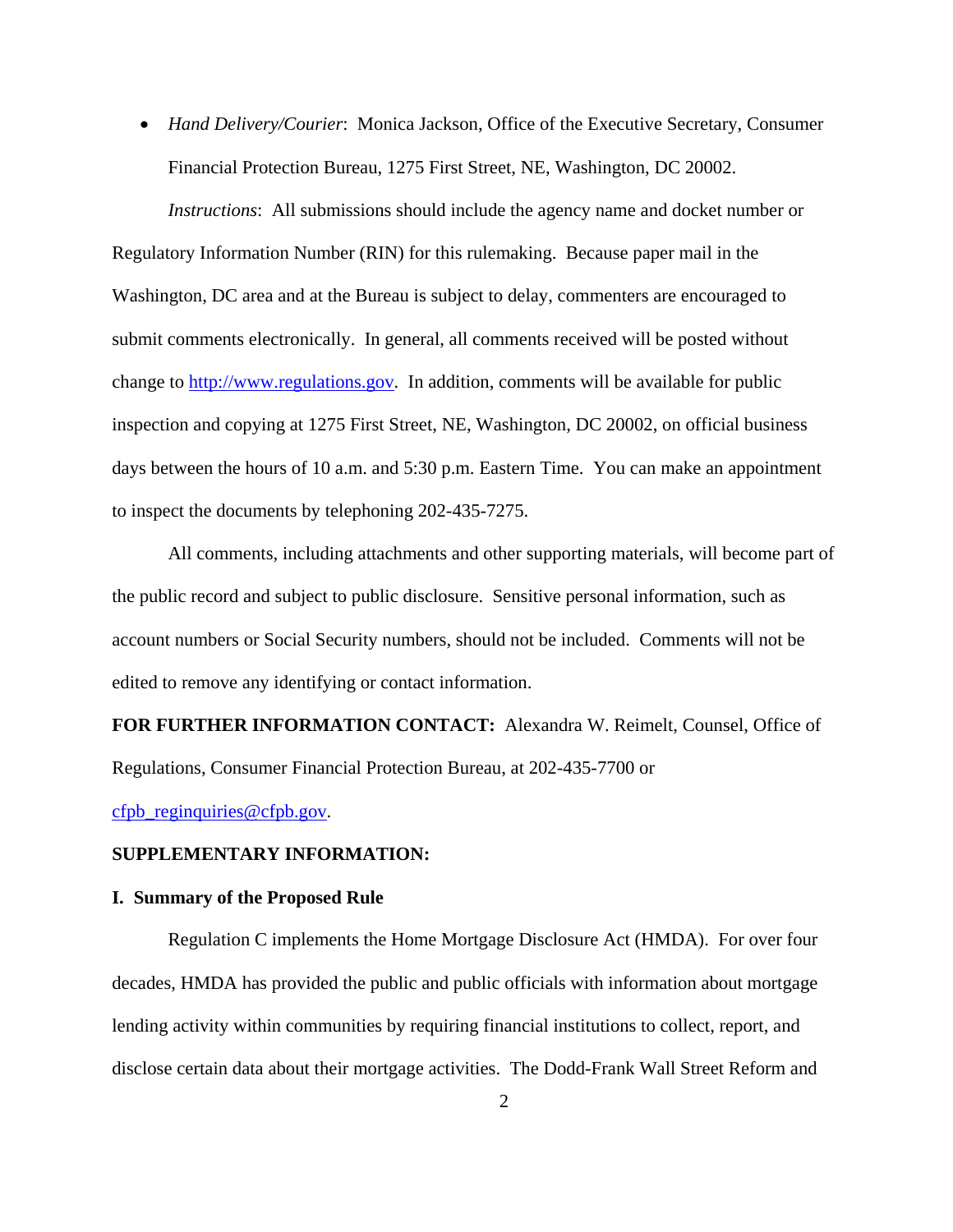Consumer Protection Act (Dodd-Frank Act) amended HMDA and, among other things, expanded the scope of information that must be collected, reported, and disclosed under HMDA and transferred rule writing authority from the Board of Governors of the Federal Reserve System (Board) to the Bureau. $<sup>1</sup>$ </sup>

In October 2015, the Bureau published a final rule implementing the Dodd-Frank Act amendments to HMDA (2015 HMDA Final Rule).<sup>2</sup> In that rule, the Bureau adopted significant changes to Regulation C, most of which will be effective on January 1, 2018. Among other changes, the 2015 HMDA Final Rule required collection and reporting of data with regard to open-end, dwelling-secured lines of credit.<sup>3</sup> However, the 2015 HMDA Final Rule contained an exclusion with respect to an open-end line of credit if a financial institution originated fewer than 100 such lines of credit in each of the two preceding calendar years (open-end transactional coverage threshold). <sup>4</sup> The 2015 HMDA Final Rule contained parallel provisions as part of the definition of "financial institution," which limit Regulation C's institutional coverage to include only institutions that, in addition to meeting the other applicable coverage criteria, originated at least 25 closed-end mortgage loans or 100 open-end lines of credit in each of the two preceding calendar years (institutional coverage threshold).<sup>5</sup>

date. *See generally* 12 CFR 1003.<br><sup>3</sup> 12 CFR 1003.2(e). Prior to this amendment, reporting with respect to open-end lines of credit was voluntary. *See infra* note 10.  $3$  12 CFR 1003.2(e). Prior to this amendment, reporting with respect to open-end lines of credit was voluntary. *See infra* note 10.<br><sup>4</sup> 12 CFR 1003.3(c)(12). As adopted by the 2015 HMDA Final Rule, this provision states each of the two preceding calendar years," but this was a drafting error; the intent was to require that a financial institution have exceeded the threshold in both of the preceding calendar years to be subject to open-end line of credit reporting, thus the exclusion should require that a financial institution originate fewer than 100 such lines of credit in either of the two preceding calendar years. As discussed below, the Bureau has since proposed to correct this error. *See* 82 FR 19142, 19148-49 (Apr. 25, 2017).

<sup>&</sup>lt;sup>1</sup> Dodd-Frank Wall Street Reform and Consumer Protection Act, Public Law 111-203, section 1094, 124 Stat. 1376, 2097-101 (2010).  $^{2}$  Home Mortgage Disclosure (Regulation C); Final Rule, 80 FR 66128 (Oct. 28, 2015). In this notice, citations to Regulation C as amended by the 2015 HMDA Final Rule are to the applicable sections of title 12 of the Code of Federal Regulations as they will read following their effective

 $5$  12 CFR 1003.2(g)(1)(v) and (g)(2)(ii).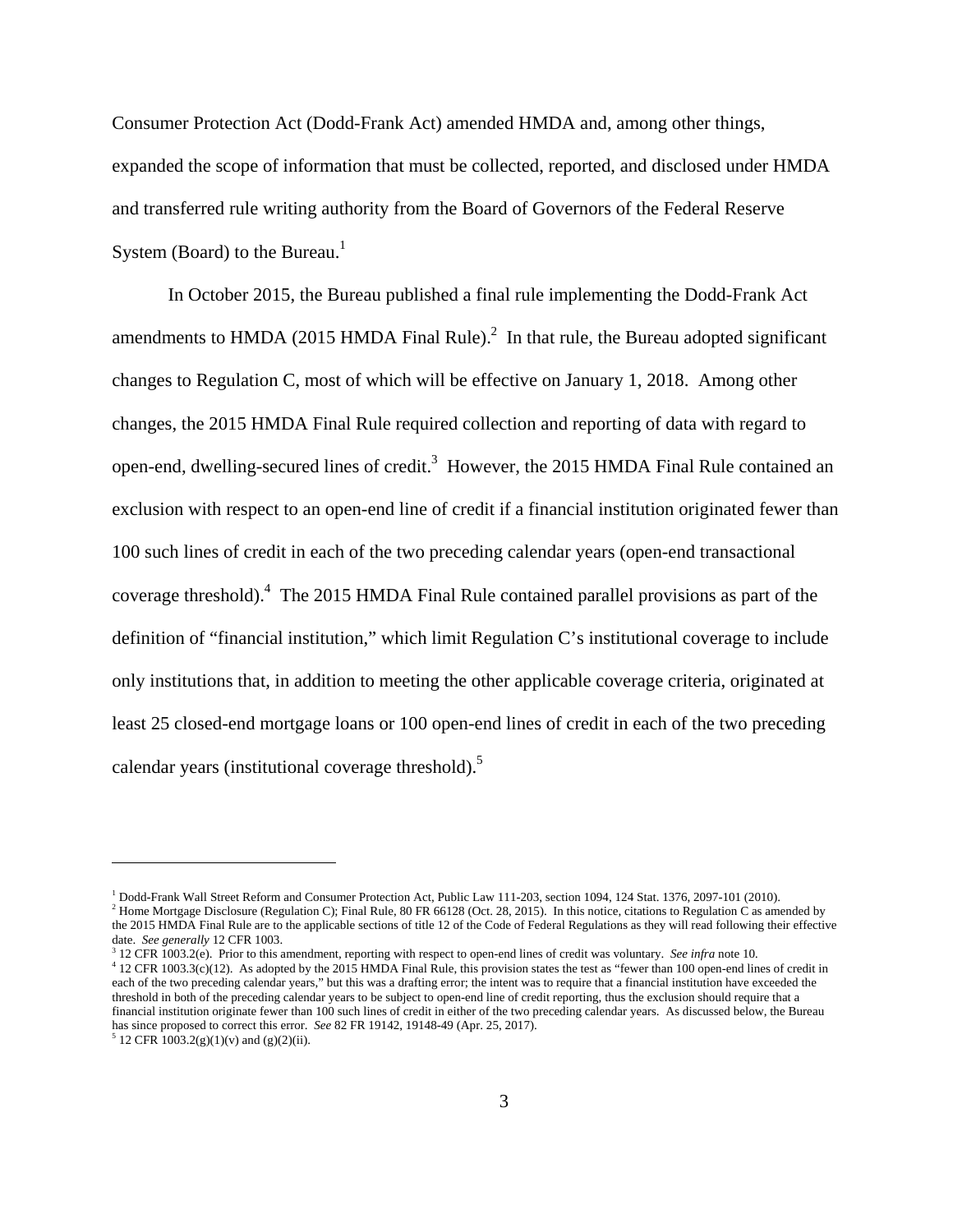The Bureau has heard concerns that, in setting the open-end transactional coverage threshold at 100 transactions, the Bureau set it too low. The Bureau is now proposing to increase that threshold to 500 or more open-end lines of credit for two years (calendar years 2018 and 2019). During that period, the Bureau will reconsider the open-end transactional coverage threshold: This temporary increase would allow the Bureau to do so without requiring financial institutions originating fewer than 500 open-end lines of credit per year to collect and report data with respect to open-end lending in the meanwhile.

This proposal seeks comment on whether the Bureau should temporarily increase the threshold in this manner.

#### **II. Background**

 $\overline{a}$ 

*A. Collecting and Reporting Data Concerning Open-End Lines of Credit Under the 2015 HMDA Final Rule* 

HMDA and its implementing regulation, Regulation C, require certain banks, savings associations, credit unions, and for-profit nondepository institutions to collect, report, and disclose data about originations and purchases of mortgage loans, as well as mortgage loan applications that do not result in originations (for example, applications that are denied or withdrawn). In 2010, Congress enacted the Dodd-Frank Act, which amended HMDA and also transferred HMDA rulemaking authority and other functions from the Board to the Bureau.<sup>6</sup> Among other changes, the Dodd-Frank Act expanded the scope of information relating to mortgage applications and loans that must be collected, reported, and disclosed under HMDA.

<sup>6</sup> Public Law 111-203, 124 Stat. 1376, 1980, 2035-38, 2097-101 (2010).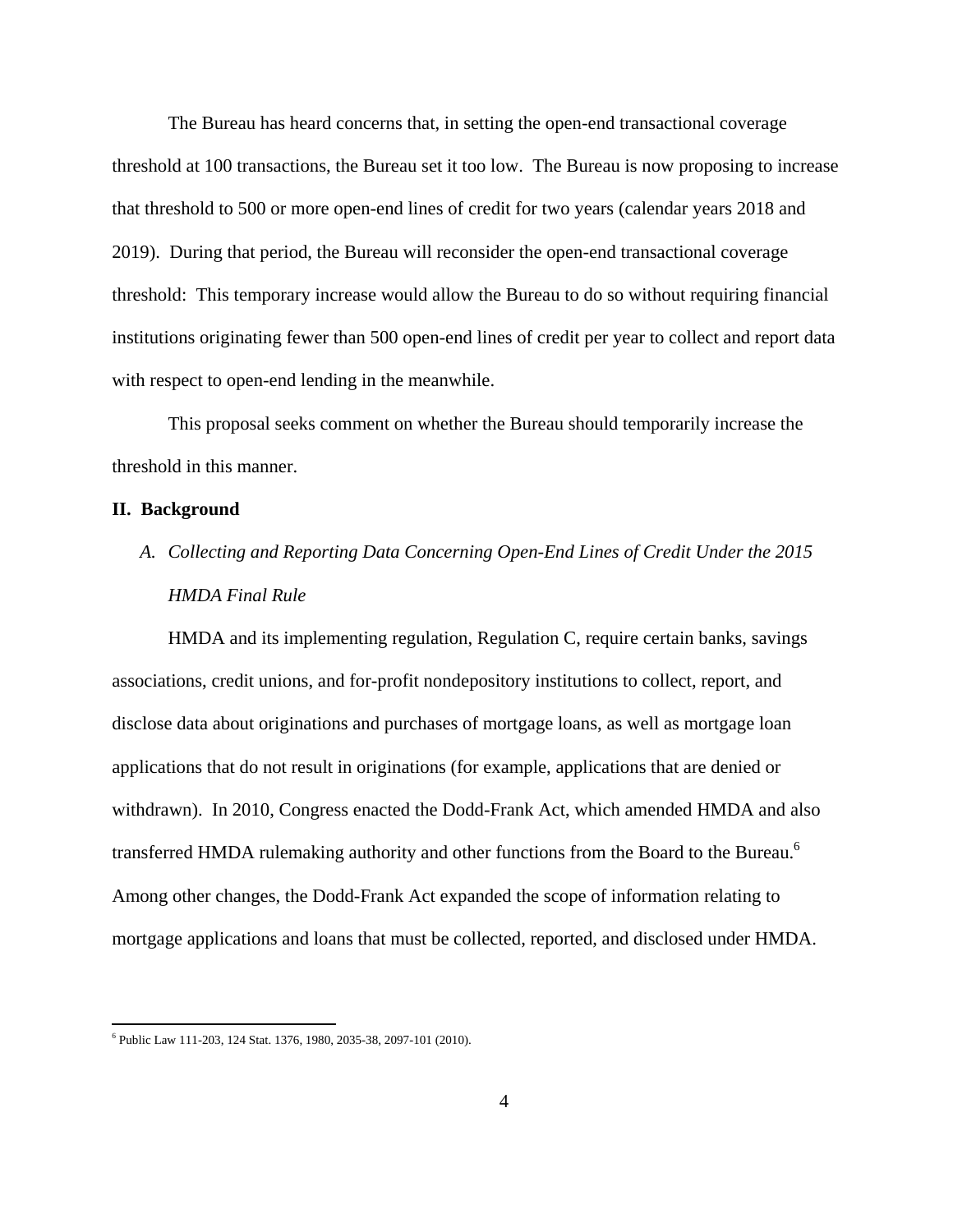The Dodd-Frank Act also provides the Bureau with the authority to require "such other information as the Bureau may require. $"$ 

In October 2015, the Bureau issued the 2015 HMDA Final Rule, which implemented the Dodd-Frank Act amendments to HMDA.<sup>8</sup> That final rule modified the types of institutions and transactions subject to Regulation C, the types of data that institutions are required to collect, and the processes for reporting and disclosing the required data.

Home-equity lines of credit were uncommon in the 1970s and early 1980s when Regulation C was first implemented. In 1988, the Board amended Regulation C to permit, but not require, financial institutions to report home-equity lines of credit that were for the purpose of home improvement or home purchase.<sup>9</sup> In practice, few financial institutions elected to do so and the Bureau estimated that only about 1 percent of open-end lines of credit secured by dwellings were reported under HMDA.<sup>10</sup>

In 2000, in response to the increasing importance of open-end lending in the housing market, the Board proposed to revise Regulation C to require mandatory reporting of all homeequity lines of credit.<sup>11</sup> However, the Board's 2002 final rule left open-end reporting voluntary, as the Board determined at that time that the benefits of mandatory reporting relative to other

5

<sup>1</sup>  $^7$  *Id.* 

<sup>8</sup> 2015 HMDA Final Rule, 80 FR 66128 (Oct. 28, 2015).

<sup>&</sup>lt;sup>9</sup> 53 FR 31683, 31685 (Aug. 19, 1988). Under this provision, data with respect to "home equity lines of credit made in whole or in part for home purchase or home improvement" is "optional data" which a financial institution may report. 12 CFR 1003.4(c)(3). A "home-equity line of credit" is defined in current Regulation C as an "open-end credit plan secured by a dwelling as defined in Regulation Z (Truth in Lending), 12 CFR part 1026." 12 CFR 1003.2. The definition of "open-end line of credit" in the 2015 HMDA Final Rule, effective January 1, 2018, paralleled this definition, but applies without regard to whether the credit is consumer credit, as defined in 12 CFR 1026.2(a)(12), is extended by a creditor, as defined in 12 CFR 1026.2(a)(17), or is extended to a consumer, as defined in 12 CFR 1026.2(a)(11).

<sup>&</sup>lt;sup>10</sup> 2015 HMDA Final Rule, *supra* note 8, at 66282.<br><sup>11</sup> 65 FR 78656, 78659-60 (Dec. 15, 2000).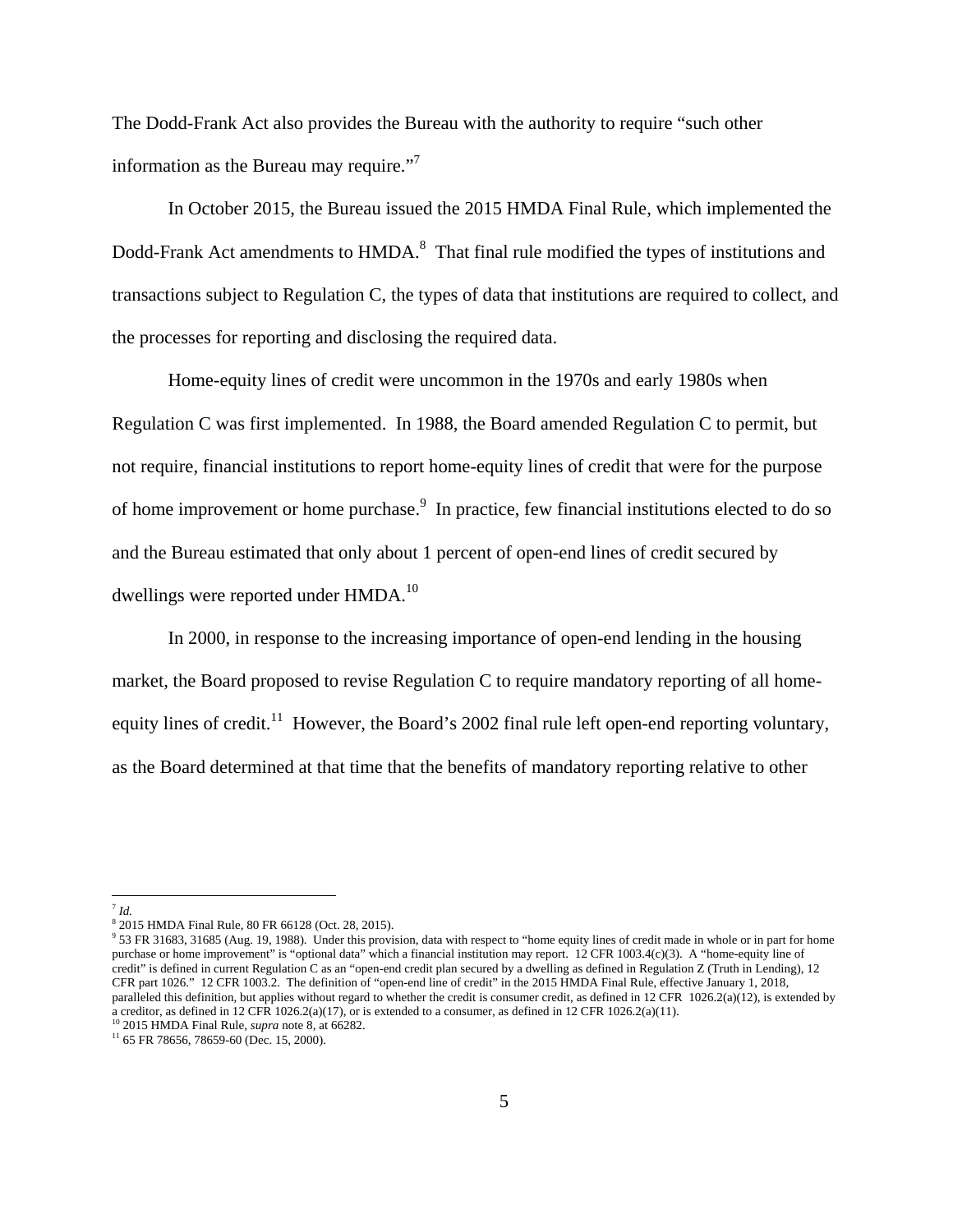then-proposed changes (such as collecting information about higher-priced loans) did not justify the increased burden.<sup>12</sup>

As discussed in the 2015 HMDA Final Rule, open-end mortgage lending continued to increase in the years following the Board's 2002 final rule, particularly in areas with high homeprice appreciation. Further, research indicates that speculative real estate investors used openend, home-secured lines of credit to purchase non-owner occupied properties, which correlated with higher first-mortgage defaults and home-price depression during the financial crisis.<sup>13</sup> Furthermore, in the years leading up to the crisis such home-equity lines of credit often were made and fully drawn more or less simultaneously with first-lien home purchase loans, essentially creating high loan-to-value home purchase transactions that were not visible in the HMDA dataset.<sup>14</sup> Thus, as the Bureau noted in the 2015 HMDA Final Rule, overleverage due to open-end mortgage lending and defaults on dwelling-secured open-end lines of credit contributed to the foreclosure crises that many communities experienced in the late 2000s.<sup>15</sup>

More generally, as the 2015 HMDA Final Rule also noted, dwelling-secured open-end lines of credit liquefy equity that borrowers have built up in their homes, which often are their most important assets, and increase their risk of losing their homes to foreclosure when property values decline.<sup>16</sup> At the same time, home-equity lines of credit have become increasingly important to the housing market, and including data on such lines within the HMDA dataset would help to understand how financial institutions are meeting the housing needs of

<sup>12 67</sup> FR 7222, 7225 (Feb. 15, 2002).

<sup>&</sup>lt;sup>13</sup> 2015 HMDA Final Rule, *supra* note 8, at 66160.<br><sup>14</sup> *Id* 

 $^{15}$  *Id.*  $^{16}\,$   $ld.$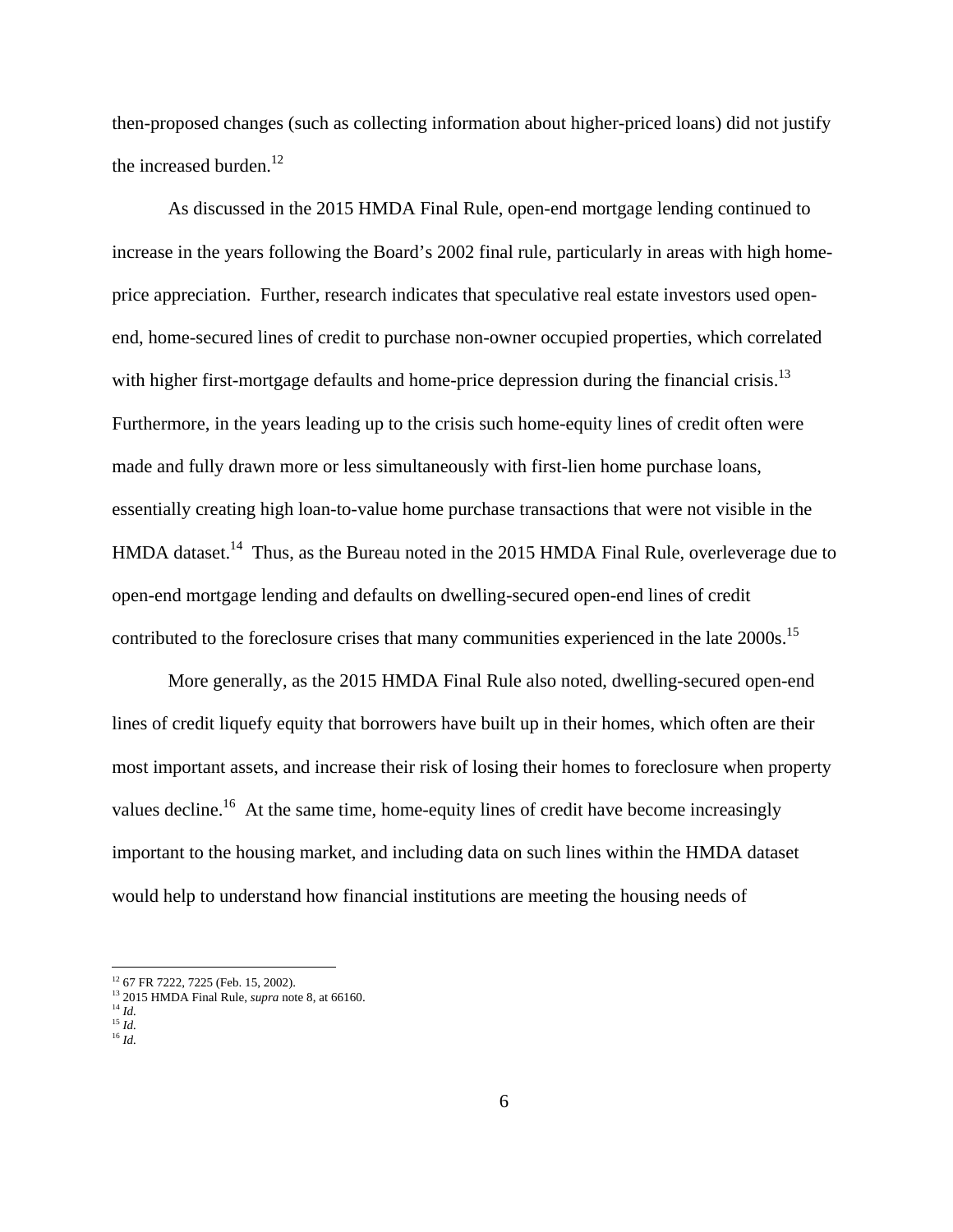communities.<sup>17</sup> For these and other reasons articulated in the 2015 HMDA Final Rule,<sup>18</sup> the Bureau determined that it is important to improve visibility into this key segment of the mortgage market by requiring reporting of open-end lines of credit.<sup>19</sup> As noted in the 2015 HMDA Final Rule, the Bureau believes that including dwelling-secured lines of credit within the scope of Regulation C is a reasonable interpretation of HMDA section 303(2), which defines ''mortgage loan'' as a loan secured by residential real property or a home improvement loan. In the 2015 HMDA Final Rule, the Bureau interpreted ''mortgage loan'' to include dwellingsecured lines of credit, as they are secured by residential real property and they may be used for home improvement purposes.<sup>20</sup> As further noted in the 2015 HMDA Final Rule, pursuant to section 305(a) of HMDA, the Bureau believes that requiring reporting of all dwelling-secured, consumer purpose open-end lines of credit is necessary and proper to effectuate the purposes of HMDA and prevent evasions thereof. $21$ 

To effectuate this decision, the 2015 HMDA Final Rule defined two new terms: "covered loan," which is defined to mean "a closed-end mortgage loan or an open-end line of credit that is not an excluded transaction,"<sup>22</sup> and "open-end line of credit," which is defined to mean an extension of credit that is secured by a lien on a "dwelling" (as that term is defined in the rule) and that is an open-end credit plan as defined in Regulation Z (without regard to certain limitations relevant for Regulation Z, but not Regulation C, purposes).<sup>23</sup>

1

<sup>&</sup>lt;sup>17</sup> 2015 HMDA Final Rule, *supra* note 8, at 66157.<br><sup>18</sup> *See id.* at 66149, 66160-61.<br><sup>19</sup> *Id.* at 66149.<br><sup>20</sup> *Id.* at 66160.<br><sup>21</sup> *Id.* 

 $22$  12 CFR § 1003.2(e). <sup>23</sup> *Id.* at § 1003.2(o).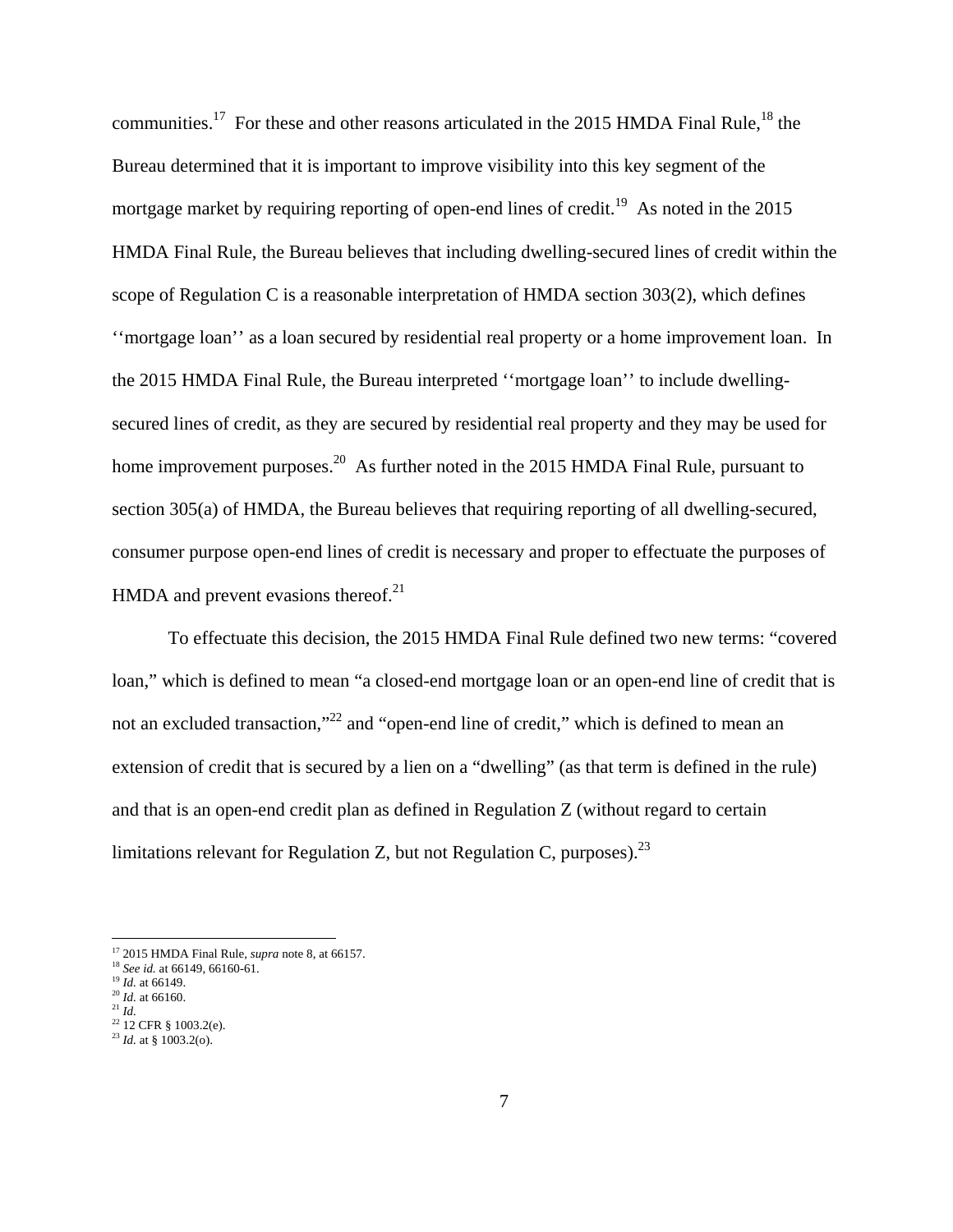In expanding coverage to include open-end lines of credit, the Bureau recognized that doing so would impose one-time and ongoing operational costs on reporting institutions; that the one-time costs of modifying processes and systems and training staff to begin open-end line of credit reporting likely would impose significant costs on some institutions; and that institutions' ongoing reporting costs would increase as a function of their open-end lending volume.<sup>24</sup>

The Bureau sought to avoid imposing these costs on small institutions with limited openend lending, where the benefits of reporting the data do not justify the costs of reporting.<sup>25</sup> In seeking to draw such a line, the Bureau acknowledged that it was handicapped by the lack of available data concerning open-end lending.<sup>26</sup> This created challenges both in estimating the distribution of open-end origination volume across financial institutions and estimating the onetime and ongoing costs that would be incurred by institutions of various sizes in collecting and reporting data on open-end lending.

With respect to open-end origination volume, the Bureau used multiple data sources, including credit union Call Reports, Call Reports for banks and thrifts, and data from the Bureau's Consumer Credit Panel to develop estimates for different potential thresholds.**<sup>27</sup>** The Bureau assumed that all of the depository institutions that were exempted from HMDA reporting under Regulation C because of their location or asset size would continue to be exempt.<sup>28</sup> With

1

<sup>&</sup>lt;sup>24</sup> 2015 HMDA Final Rule, *supra* note 8, at 66161. The definition of "open-end line of credit" replaced the definition of a "home-equity line of credit. *See supra* note 9*.* 

<sup>25 2015</sup> HMDA Final Rule, *supra* note 8, at 66149. 26 *Id.* 

<sup>&</sup>lt;sup>27</sup> *Id.* at 66261, 66275 n.477. As the Bureau explained, credit union Call Reports provide the number of originations of open-end lines of credit secured by real estate but exclude lines of credit with first-lien status and may include business loans that are excluded from reporting under the 2015 HMDA Final Rule. *Id.* at 66281 n. 489

<sup>&</sup>lt;sup>28</sup> *Id.* at 66281 n.489. The Bureau limited its estimate to depositories because it believes that most nondepositories do not originate open-end lines of credit. *Id.* at 66281.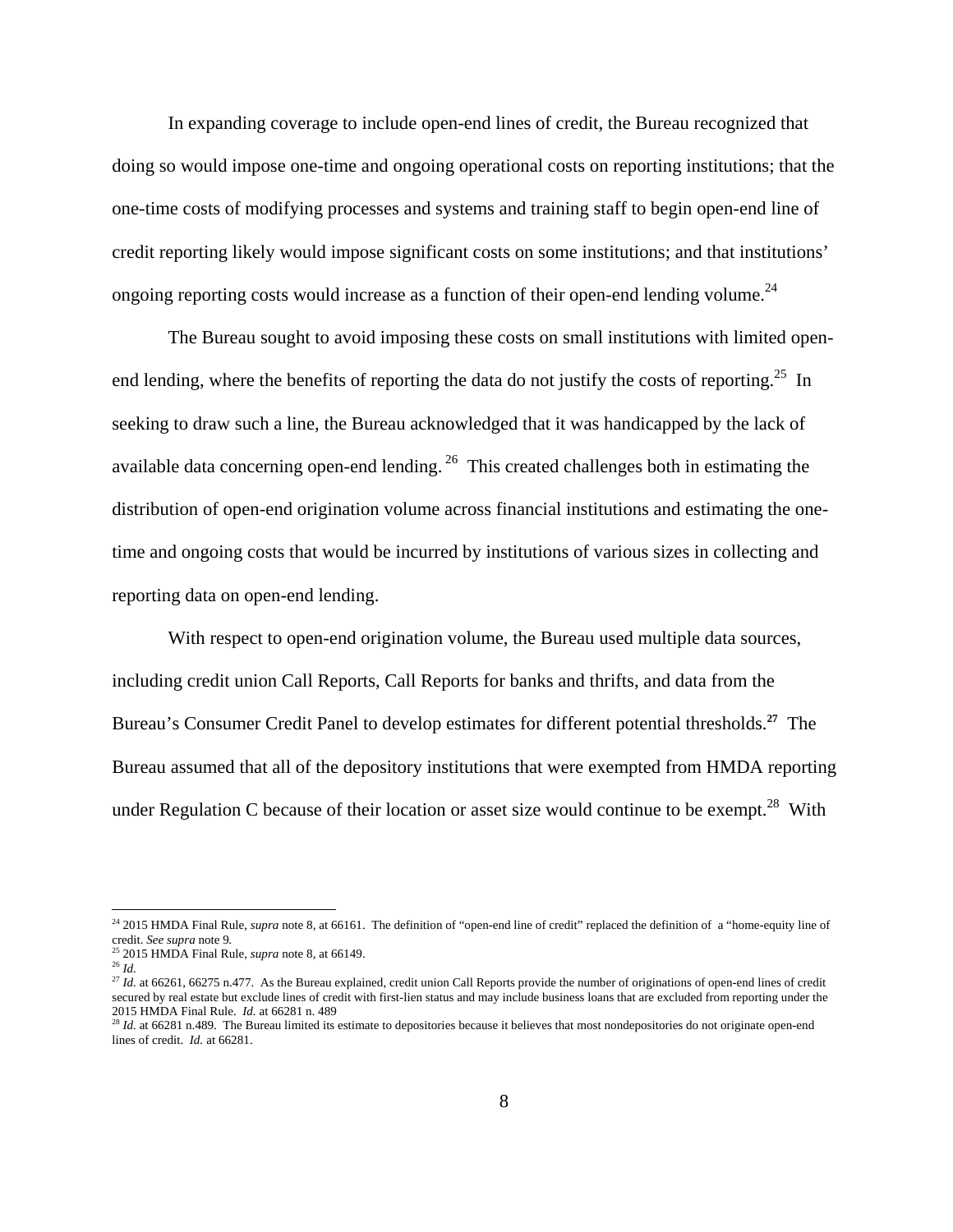respect to the remaining depositories, the Bureau developed the following estimates:<sup>29</sup>

| <b>Potential Open-</b><br>End-Line-of-<br><b>Credit</b><br><b>Threshold</b> | Number of<br><b>Reporting</b><br><b>Financial</b><br><b>Institutions</b> | Number of<br><b>Open-End</b><br><b>Lines of Credit</b><br>(rounded to<br>nearest ten<br>thousand) | Percentage of<br>Market<br>Covered | <b>Number of Reporting Financial</b><br><b>Institutions that also Report</b><br><b>Closed-End Mortgage Loans</b> |                               |
|-----------------------------------------------------------------------------|--------------------------------------------------------------------------|---------------------------------------------------------------------------------------------------|------------------------------------|------------------------------------------------------------------------------------------------------------------|-------------------------------|
|                                                                             |                                                                          |                                                                                                   |                                    | Not a Closed-<br><b>End Reporter</b>                                                                             | <b>Closed-End</b><br>Reporter |
| Proposed                                                                    | 4, 146                                                                   | 910,000                                                                                           | 94%                                |                                                                                                                  | 4,146                         |
| 25                                                                          | 1,770                                                                    | 900,000                                                                                           | 93                                 | 103                                                                                                              | 1,667                         |
| 50                                                                          | 1, 155                                                                   | 870,000                                                                                           | 91                                 | 55                                                                                                               | 1,100                         |
| 100                                                                         | 749                                                                      | 850,000                                                                                           | 88                                 | 24                                                                                                               | 725                           |
| 500                                                                         | 231                                                                      | 730,000                                                                                           | 76                                 | 3                                                                                                                | 228                           |
| 1000                                                                        | 123                                                                      | 650,000                                                                                           | 68                                 |                                                                                                                  | 123                           |
| 5000                                                                        | 25                                                                       | 440,000                                                                                           | 46                                 |                                                                                                                  | 25                            |

#### Table 8. Estimates of Depository Institution Coverage by Open-End Line of Credit **Thresholds**

The Bureau noted that expansions or contractions in the number of financial institutions, or changes in product offerings and demands during implementation could alter the estimated impacts.<sup>30</sup>

To estimate the one-time and ongoing costs of collecting and reporting data under HMDA, the Bureau identified seven "dimensions" of compliance operations and used those to define three broadly representative financial institutions according to the overall level of complexity of their compliance operations: "tier 1" (high-complexity); "tier 2" (moderatecomplexity); and "tier 3" (low-complexity).<sup>31</sup> In estimating costs specific to collecting and reporting data for open-end lines of credit, the Bureau assumed that tier 1 institutions originate more than 7,000 such lines of credit, that tier 2 institutions originate between 200 and 7,000 such

<sup>&</sup>lt;sup>29</sup> The first row in the chart, labeled "Proposed" assumed that financial institutions would be required to report on their open-end lines of credit regardless of the number originated so long as the institution originated at least 25 closed-end mortgages during each of the prior two calendar years. This row reflects the impact of the rule that the Bureau had proposed. The remaining rows assume that reporting of open-end lines of credit would be required without regard to the number of closed-end loans originated but only if the financial institution originated the number of open-end lines of credit shown in the various rows. *Id.* at 66281.

 $\frac{30 \text{ I}}{1}$  at 66275 n.477.<br><sup>31</sup> *Id.* at 66261. The seven factors were: the reporting system used; the degree of system integration; the degree of system automation; the compliance program; and the tools for geocoding, performing completeness checks, and editing. *Id.* at 66269.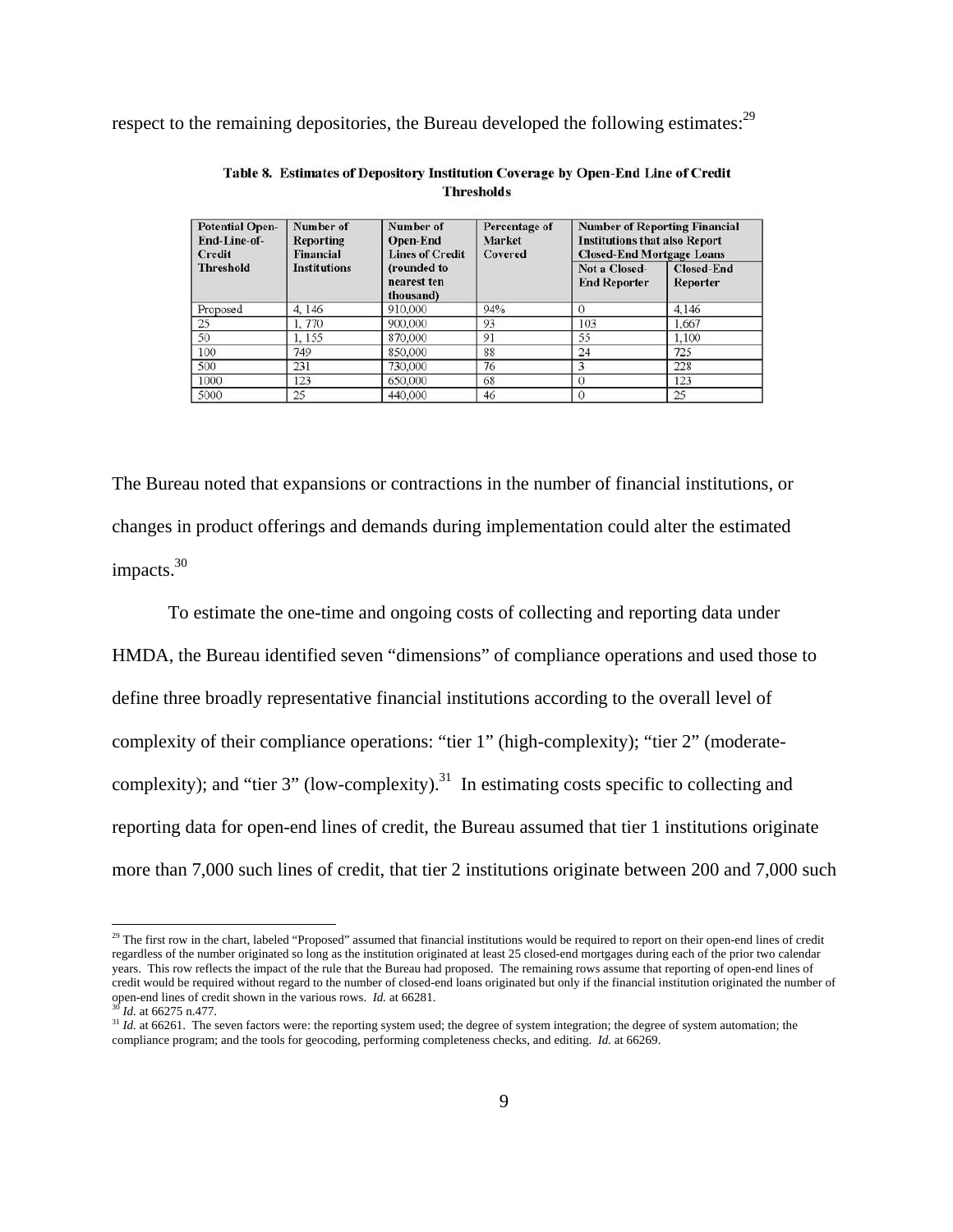lines of credit, and that tier 3 institutions originate fewer than 200 such lines of credit.<sup>32</sup> The Bureau then sought to estimate one-time and ongoing costs for the average-size institution in each tier.<sup>33</sup>

With respect to one-time costs, the Bureau recognized that the one-time cost of reporting open-end lines of credit could be substantial because most financial institutions do not currently report open-end lines of credit and thus would have to develop completely new reporting infrastructures to begin reporting these data. As a result, there would be one-time costs to create processes and systems for open-end lines of credit in addition to the one-time costs to modify processes and systems for other mortgage products.<sup>34</sup> However, for tier 3, low-complexity institutions, the Bureau stated that it believed that the additional one-time costs of open-end reporting would be relatively low because the Bureau believed that these institutions are less reliant on information technology systems for HMDA reporting and that they may process openend lines of credit on the same system and in the same business unit as closed-end mortgage loans, so that their one-time costs would be derived mostly from new training and procedures adopted for the overall changes in the final rule.<sup>35</sup>

With respect to ongoing costs, the Bureau acknowledged that costs for open-end reporting vary by institutions due to many factors, such as size, operational structure, and product complexity, and that this variance exists on a continuum that was impossible to fully

 $32$  *Id.* at 66285.

<sup>&</sup>lt;sup>33</sup> For purposes of calculating aggregate costs, the Bureau assumed that the average tier 1 institution received 30,000 applications for open-end lines of credit; the average tier 2 institution received 1,000 such applications; and the average tier 3 institution received 150 such applications. *Id.* at 66286.<br> $^{34}$  *Id.* at 66264; see also id. at 66284-85.

<sup>34</sup> *Id.* at 66264; *see also id.* at 66284-85. 35 *Id.* at 66265; *see also id.* at 66284.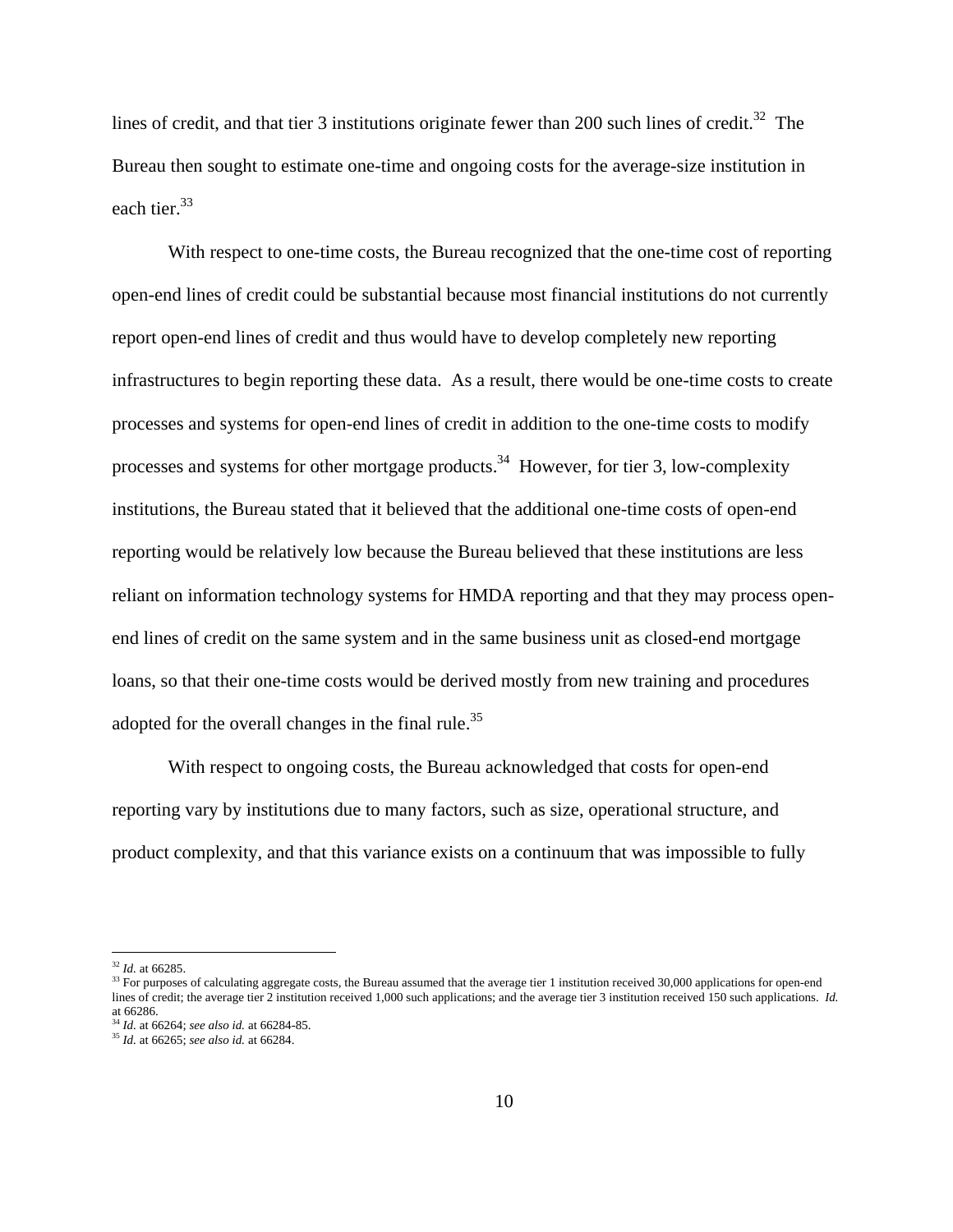represent.36 At the same time, the Bureau stated it believed that the HMDA reporting process and ongoing operational cost structure for open-end reporters would be fundamentally similar to closed-end reporting.37 Thus, using the ongoing cost estimates developed for closed-end reporting, the Bureau estimated that for the average tier 1 institutions the ongoing operational costs would be \$273,000 per year; for the average tier 2 institution \$43,400 per year; and for the average tier 3 institution  $$8,600$  per year.<sup>38</sup> These translated into average costs per HMDA record of \$9, \$43, and \$57 respectively.<sup>39</sup> Importantly, the Bureau acknowledged that, precisely because no good source of publicly available data exists concerning dwelling-secured open-end lines of credit, it was difficult to predict the accuracy of the Bureau's cost estimates, but also stated its belief that they were reasonably reliable.<sup>40</sup>

Drawing on all of these estimates, the Bureau decided to establish an open-end transactional coverage threshold that would require institutions that originate 100 or more openend lines of credit to collect and report data. The Bureau estimated that this threshold would avoid imposing the burden of establishing open-end reporting on approximately 3,000 predominantly smaller-sized institutions with low open-end lending<sup>41</sup> and would require reporting by only 749 financial institutions, all but 24 of which would also report data on their closed-end mortgage lending.<sup>42</sup> The Bureau explained that it believed this threshold

<sup>36</sup> *Id.* at 66285.

<sup>37</sup> *Id.* 

<sup>38</sup> *Id.* at 66286. 39 *Id.* 

<sup>&</sup>lt;sup>41</sup> *Id.* The estimate of the number of institutions that would be excluded by the transaction coverage threshold was relative to the number that would have been covered under the Bureau's proposal that led to the 2015 HMDA Final Rule. Under that proposal, a financial institution would have been required to report its open-end lines of credit if it had originated at least 25 closed-end mortgage loans in each of the preceding two years without regard to how many open-end lines of credit the institution originated. *See 79 FR 51731* (Aug. 29, 2014).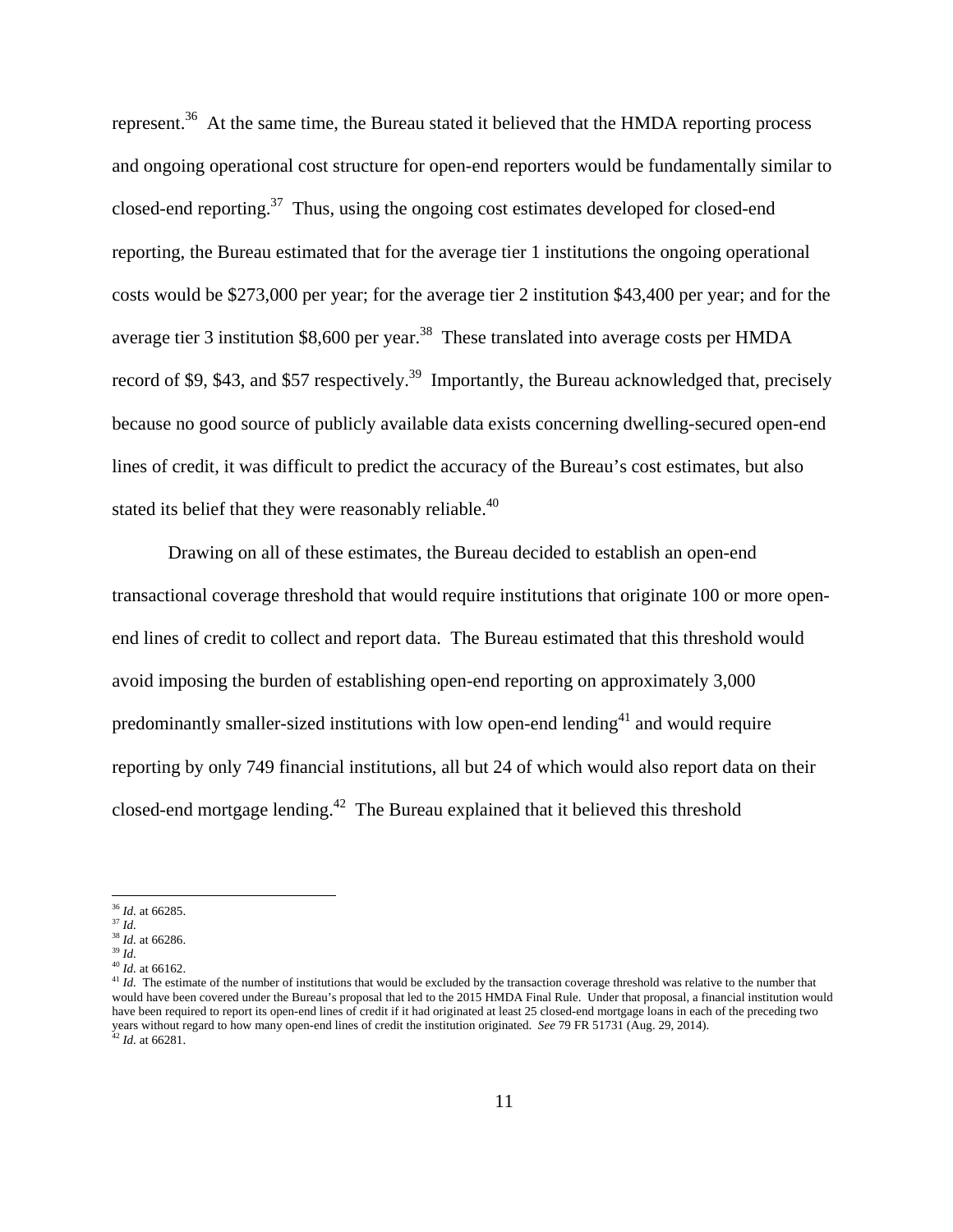appropriately balanced the benefits and burdens of covering institutions based on their open-end mortgage lending.<sup>43</sup>

To effectuate this decision, the 2015 HMDA Final Rule amended Regulation C to define two discrete thresholds that were intended to work in tandem. First, the rule established an institutional coverage threshold that limits the definition of "depository financial institution" and "nondepository financial institution" to include only those institutions that either originated at least 25 covered closed-end mortgages in each of the preceding years or that originated at least covered 100 open-end lines of credit in each of the two preceding years.<sup>44</sup> Second, the rule separately established a transactional coverage threshold for open-end lines of credit by providing that an open-end line of credit is an excluded transaction if the financial institution originated fewer than 100 open-end lines of credit in each of the two preceding calendar years.<sup>45</sup>

*B. Proposed Technical Corrections and Clarifying Amendments to the 2015 HMDA Final Rule* 

On April 13, 2017, the Bureau issued a Notice of Proposed Rulemaking (2017 HMDA Proposal) containing a set of proposed technical corrections and clarifying amendments to the Regulation C as amended by the 2015 HMDA Final Rule.<sup>46</sup> Among the corrections included in that proposal is an amendment to the open-end transactional coverage threshold. Under the 2017 HMDA Proposal, an open-end line of credit would be an excluded transaction if the institution

<sup>&</sup>lt;sup>43</sup> *Id.* at 66162.<br><sup>44</sup> 12 CFR 1003.2(g)(1)(v) and (g)(2)(ii). The final rule excluded certain transactions from the definition of covered loans and those excluded transactions do not count towards the institutional transaction threshold.<br><sup>45</sup> 12 CFR 1003.3(c)(12). As noted above and discussed again below, the exclusion as adopted in the 2015 HMDA Final Rule was intended to

apply if the financial institution originated fewer than 100 open-end lines of credit in either of the two preceding calendar years; the current text of the rule was a drafting error that the Bureau has now proposed to correct. The final rule created a separate transactional coverage threshold for closed-end mortgages, treating those as excluded transactions if an institution originated fewer than 25 closed-end mortgage loans in each of the two preceding calendar years. *Id.* at § 1003.3(c)(11). The Bureau has proposed to change the "each" in this text to "either" as well. *See infra*  note 46, at 19148.

<sup>46 82</sup> FR 19142 (Apr. 25, 2017).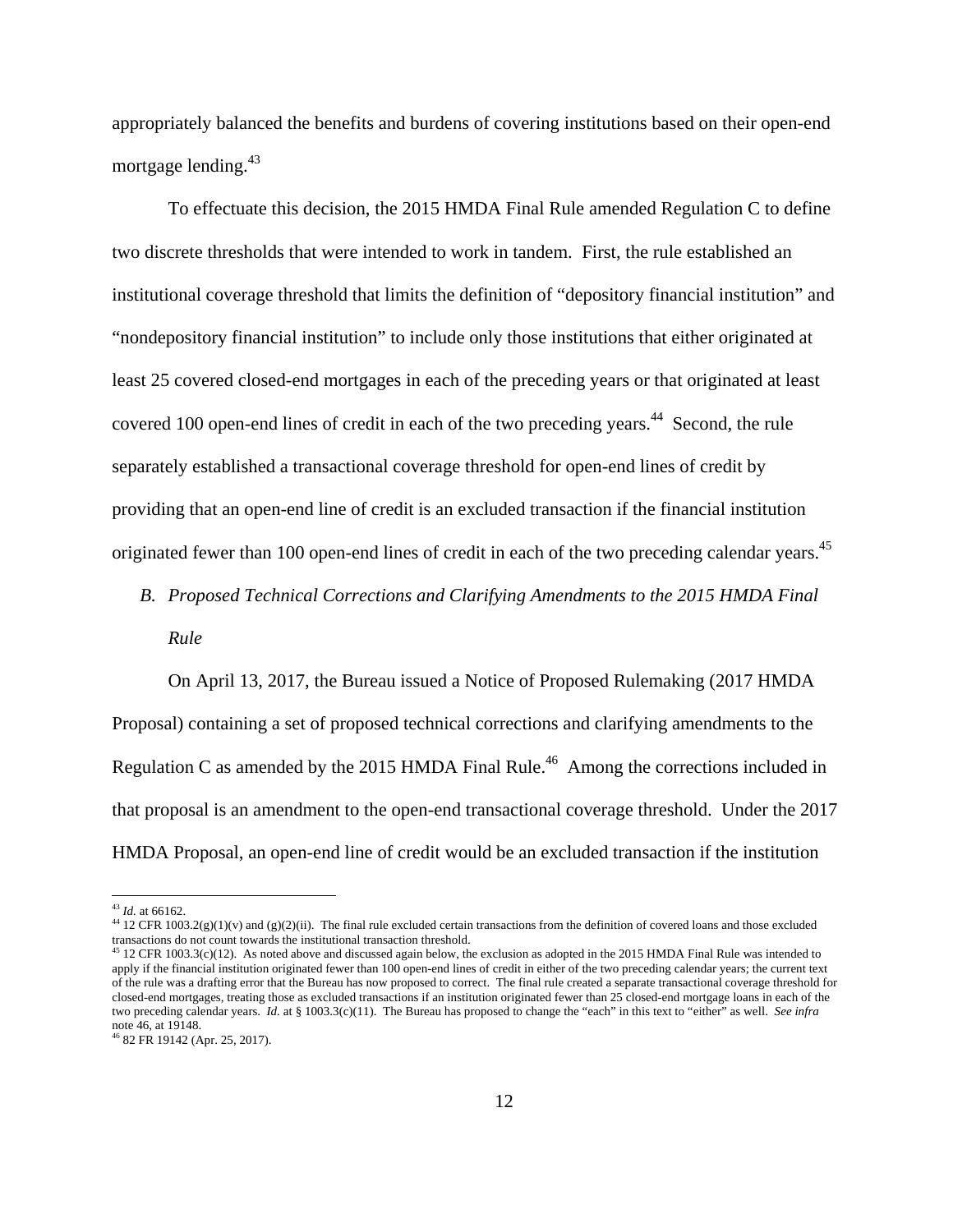originated fewer than 100 open-end lines of credit in either of the two preceding calendar years.<sup>47</sup> This would change the provision as adopted by the 2015 HMDA Final Rule to correct a drafting error.

The 2017 HMDA Proposal noted that, under the institutional coverage threshold in the 2015 HMDA Final Rule, the definition of financial institution included only institutions that originate either 25 or more closed-end mortgage loans or 100 or more open-end lines of credit in each of the two preceding calendar years. That threshold and the transaction coverage threshold were intended to be complementary exclusions.<sup>48</sup> But, if the transactional coverage threshold is to mirror the loan volume threshold for financial institutions, as the 2017 HMDA Proposal noted, the transactional coverage threshold should provide that an open-end line of credit is an excluded transaction if a financial institution originated fewer than 100 open-end lines of credit in either, rather than each, of the two preceding calendar years.<sup>49</sup> The use of the word "each" in the financial transaction threshold in the 2015 HMDA Final Rule thus was a drafting error.<sup>50</sup>

The 2017 HMDA Proposal sought comment on this and other proposed changes. The comment period closed on May 25, 2017. The Bureau is in the process of reviewing the comments and preparing a final rule, which the Bureau expects to issue on or before the date on which this proposal would be finalized. Accordingly, this proposal reflects the amended language of the 2017 HMDA Proposal.<sup>51</sup> Further, if this proposal is finalized, the Bureau would

 $\overline{a}$ <sup>47</sup> *Id.* at 19168.

<sup>48</sup> *Id.* at 19149. 49 *Id.* 

<sup>50</sup> *Id.* at 19148. The proposal similarly would change the transactional coverage threshold for closed-end mortgage loans. *Id.* 

<sup>&</sup>lt;sup>51</sup> The 2017 HMDA Proposal also added a new category of excluded transaction that would not count towards the institutional transaction threshold, and amended § 1003.2(g)(1)(v) and (g)(2)(ii) accordingly. Those amendments are not reflected in this proposal but are still under consideration by the Bureau.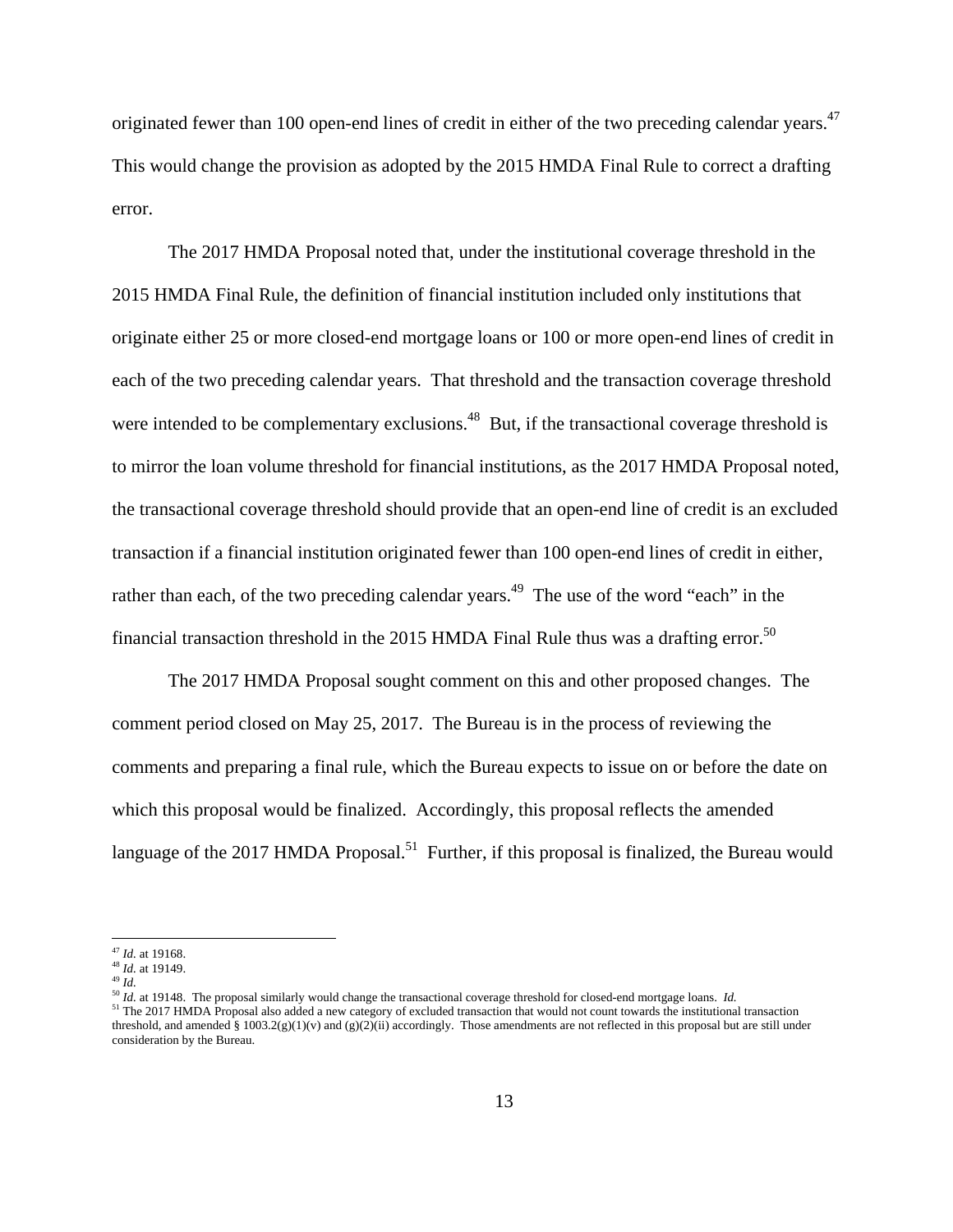adopt final language that reflects not only this proposal but also the final changes that would be adopted pursuant to the 2017 HMDA Proposal's final rule.

## *C. Questions Regarding the Open-End Transactional Coverage Threshold*

Since the Bureau issued the 2015 HMDA Final Rule, many industry stakeholders have expressed concerns over the levels for the transactional coverage thresholds. The Bureau has sought to listen to and understand the basis for these concerns. In the 2015 HMDA Final Rule, the Bureau modified Regulation C's institutional and transactional coverage to better achieve HMDA's purposes in light of current market conditions and to reduce unnecessary burden on financial institutions. The Bureau adopted uniform loan volume thresholds for depository and nondepository institutions. The loan volume thresholds require an institution that originated at least 25 closed-end mortgage loans or at least 100 open-end lines of credit in each of the two preceding calendar years to report HMDA data, provided that the institution meets all of the other criteria for institutional coverage.

As discussed above, the Bureau did not have robust data for making the estimates that went into establishing the open-end coverage threshold. The Bureau now has some reason to question whether it struck the appropriate balance in establishing a threshold of 100 open-end lines of credit.

In striking that balance, the Bureau estimated, based upon 2013 data, that under that threshold 749 depository institutions would be required to report their open-end lines of credit. Since 2013, the number of dwelling-secured open-end lines of credit originated has increased by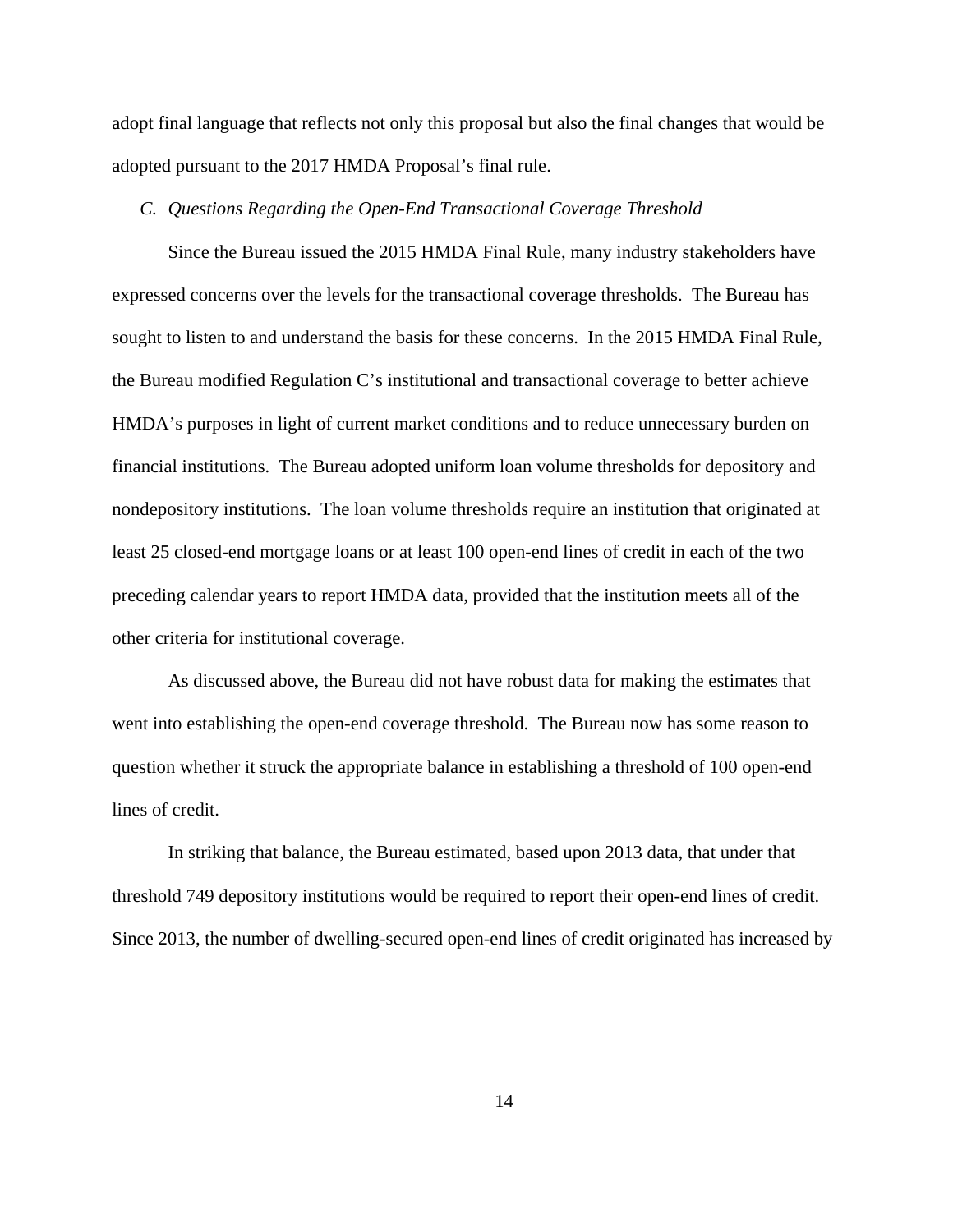36 percent and continues to grow.<sup>52</sup> To the extent that institutions that are originating fewer than 100 open-end lines of credit share in that growth, the number of institutions at the margin that will be required to report under the 2015 HMDA Final Rule open-end transaction coverage threshold necessarily will increase.

The data available to the Bureau with respect to open-end line of credit institutions by banks and thrifts is not sufficiently robust to allow the Bureau to estimate with any precision the number of such institutions that have crossed over the open-end transactional threshold in the 2015 HMDA Final Rule. However, there is reliable data with respect to credit unions which are required to report open-end originations in their Call Reports. The Bureau's review of credit union Call Report data indicates that the number of credit unions that originated 100 or more open-end lines of credit in 2015 was up 31 percent over 2013.53 If there were a comparable increase among banks and thrifts, that would imply that the total number of open-end reporters under the transactional coverage threshold would be 980, as compared to the estimate of 749 in the 2015 HMDA Final Rule.<sup>54</sup> Of course, if volumes have increased at these institutions, the breadth and importance of the credit they extend may also have increased and therefore the benefits from collecting and reporting those data may have as well.

 $52$  Experian-Oliver Wyman Market Intelligence Reports show that in 2013 there were 1.14 million home-equity lines of credit originated. In 2016 that number grew to 1.55 million.

 $53$  The 2015 HMDA Final Rule contained aggregated estimates for credit unions, banks, and thrifts. In developing those estimates, the Bureau had constructed separate estimates for credit unions using the credit union Call Report data. Specifically, the Bureau estimated that in 2013 there were 534 credit unions that originated 100 or more open-end lines of credit. Based on 2015 credit union Call Report data, that number is now 699.

<sup>&</sup>lt;sup>54</sup> The estimates contained in the 2015 HMDA Final Rule and those stated in text are based on origination volumes for a single-year. The twoyear lookback period intended in the 2015 HMDA Final Rule and contained in the 2017 HMDA Proposal and in this proposal as well – that is, the exclusion for institutions that fell below the transactional coverage threshold in either of the two preceding years – would likely reduce the number of reporters below those stated in text at least during the first year after the rule takes effect. On the other hand, the fact that the estimates are based upon credit union Call Report data which, as noted in the 2015 HMDA Final Rule, exclude open-end lines of credit originated in a first position may mean that the estimates understate the number of reporters.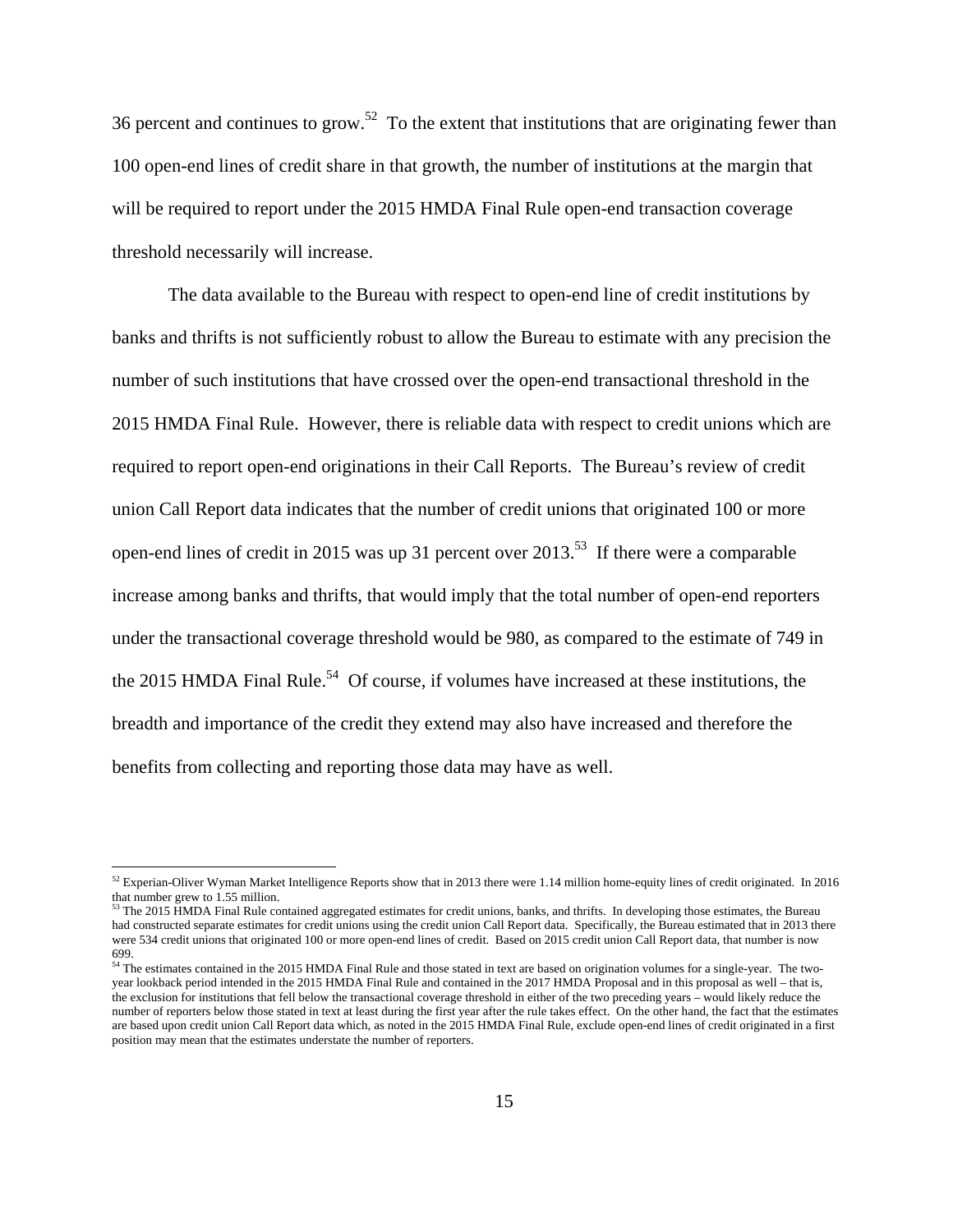Additionally, information received by the Bureau since issuing the 2015 HMDA Final Rule has caused the Bureau to question its assumption, as set forth above, that low-complexity (tier 3) institutions process their home-equity lines of credit on the same data platforms as their closed-end mortgages, which in turn drove the Bureau's corresponding assumptions that the onetime costs for these institutions would be minimal. The Bureau has heard anecdotal evidence suggesting that one-time costs could be as high as \$100,000 for tier 3 institutions. The Bureau likewise has heard anecdotal evidence suggesting that the ongoing costs for these institutions – which the Bureau estimated would be under \$10,000 per year and add under \$60 per line of credit – could be at least three times higher.

These reports, coupled with the additional evidence discussed above with respect to the number of institutions that would be covered by the open-end transactional coverage test contained in the 2015 HMDA Final Rule, have led the Bureau to believe that it is appropriate to seek comment to determine whether an adjustment in the threshold is appropriate. Although this could be accomplished by delaying the effective date for the reporting requirement for open-end lines of credit in toto, for the reasons set forth above and those articulated in the 2015 HMDA Final Rule, the Bureau continues to believe that it is vitally important to begin to collect data on the burgeoning market for home-equity lines of credit. Accordingly, in light of the considerations set forth above, the Bureau is proposing to increase temporarily the open-end transactional coverage threshold – and to make a parallel change in the institutional coverage threshold – so that institutions originating fewer than 500 open-end lines of credit in either of the two preceding calendar years will not be required to commence collecting or reporting data on their open-end lines of credit until the Bureau has the opportunity to reassess whether to adjust the threshold.

16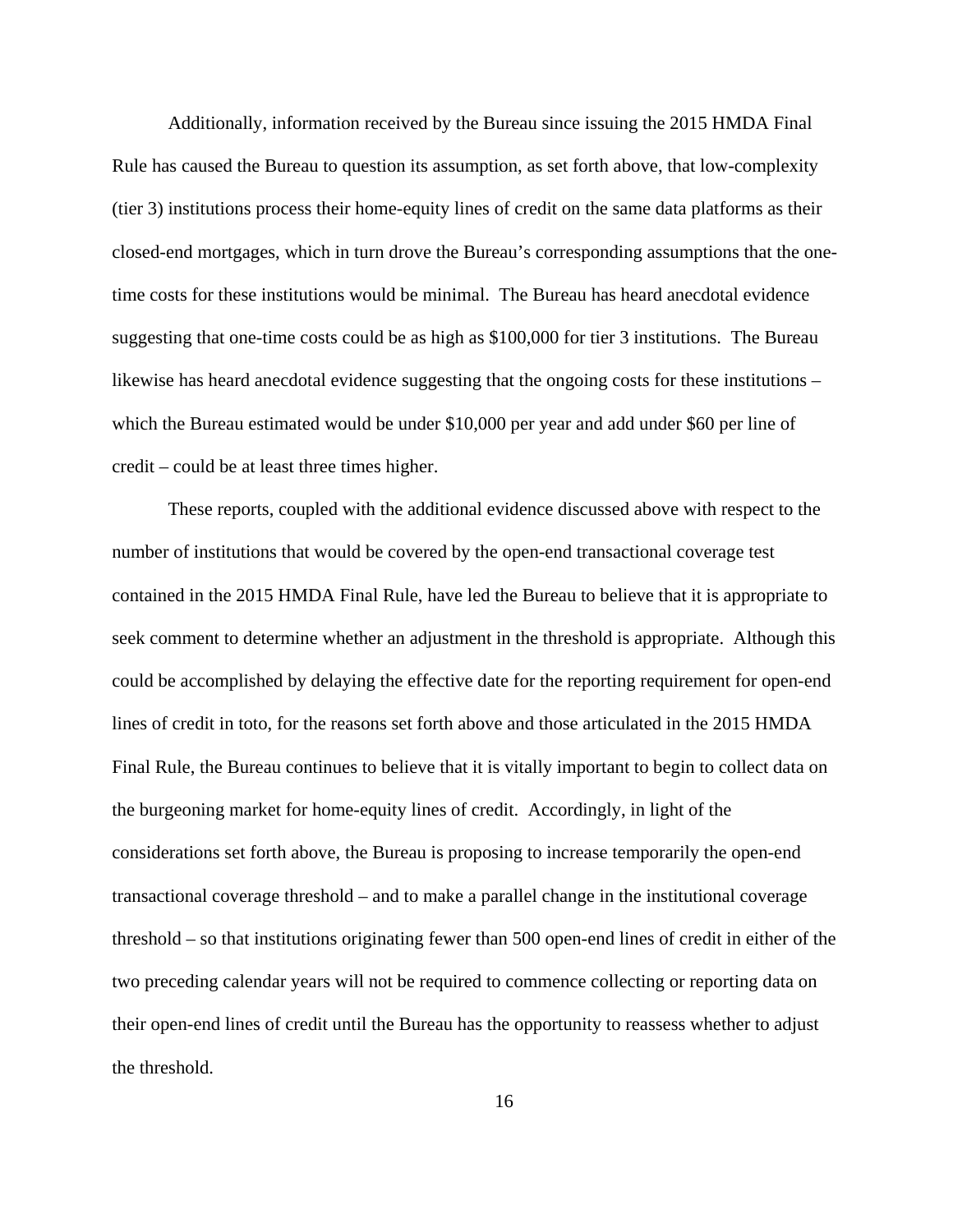In developing a proposed temporary adjustment of the threshold, the Bureau has examined the coverage estimates contained in the 2015 HMDA Final Rule, as well as the Bureau's analysis of more recent credit union Call Report data.

As shown above in Table 8 from the 2015 HMDA Final Rule, the Bureau had estimated, using 2013 data, that a 500 line-of-credit threshold would have reduced the number of reporting institutions from 749 to 231, a 69 percent reduction, while reducing the share of lines of credit reported from 88 percent to 76 percent, a fourteen percent reduction.<sup>55</sup> Of the 231 depositories that the Bureau estimated were originating 500 or more open-end lines of credit, 175 were credit unions. The Bureau's review of credit union Call Report data from 2015 suggests that the number of credit unions originating 500 or fewer lines of credit has increased, but at a slightly slower pace than the increase in credit unions originating between 100 and 499 open-end lines of credit.<sup>56</sup> Assuming comparable trends among banks and thrifts, the Bureau now estimates that in 2015, 289 depository institutions originated 500 or more open-end lines of credit, as compared to an estimated 980 such institutions that originated at least 100 such lines. On average, the institutions that would be excluded by increasing the threshold to 500 originated fewer than 250 open-end lines of credit per year.<sup>57</sup> At the same time, the Bureau estimates that under a 500 loan open-end transactional coverage threshold, roughly three-quarters of the loan application volume in the open-end market would be reported.<sup>58</sup>

<sup>55 2015</sup> HMDA Final Rule, *supra* note 8, at 66281. Note that the estimates contained in the 2015 HMDA Final Rule were based on origination volumes in a single year (2013), and did not reflect the intended two-year lookback period for determining whether reporting would be required.<br><sup>56</sup> According to the Bureau's analysis of credit union Call Report data, in 2 open-end lines of credit.

 $57$  This estimate is based on an analysis of the credit union Call Report data for 2015. The Bureau also has reviewed 2013 and 2014 credit union Call Report data which likewise shows an average at or below 250 for credit <sup>58</sup> The 2015 HMDA Final Rule estimated that an open-end transactional coverage threshold of 500 would cover 76 percent of the market. The credit union Call Report data suggests that the share of the credit union market covered by credit unions originating at least 500 open-end lines increased by 6 percent in 2015 relative to 2013. However, we conservatively rely on the estimate contained in the 2015 HMDA Final Rule.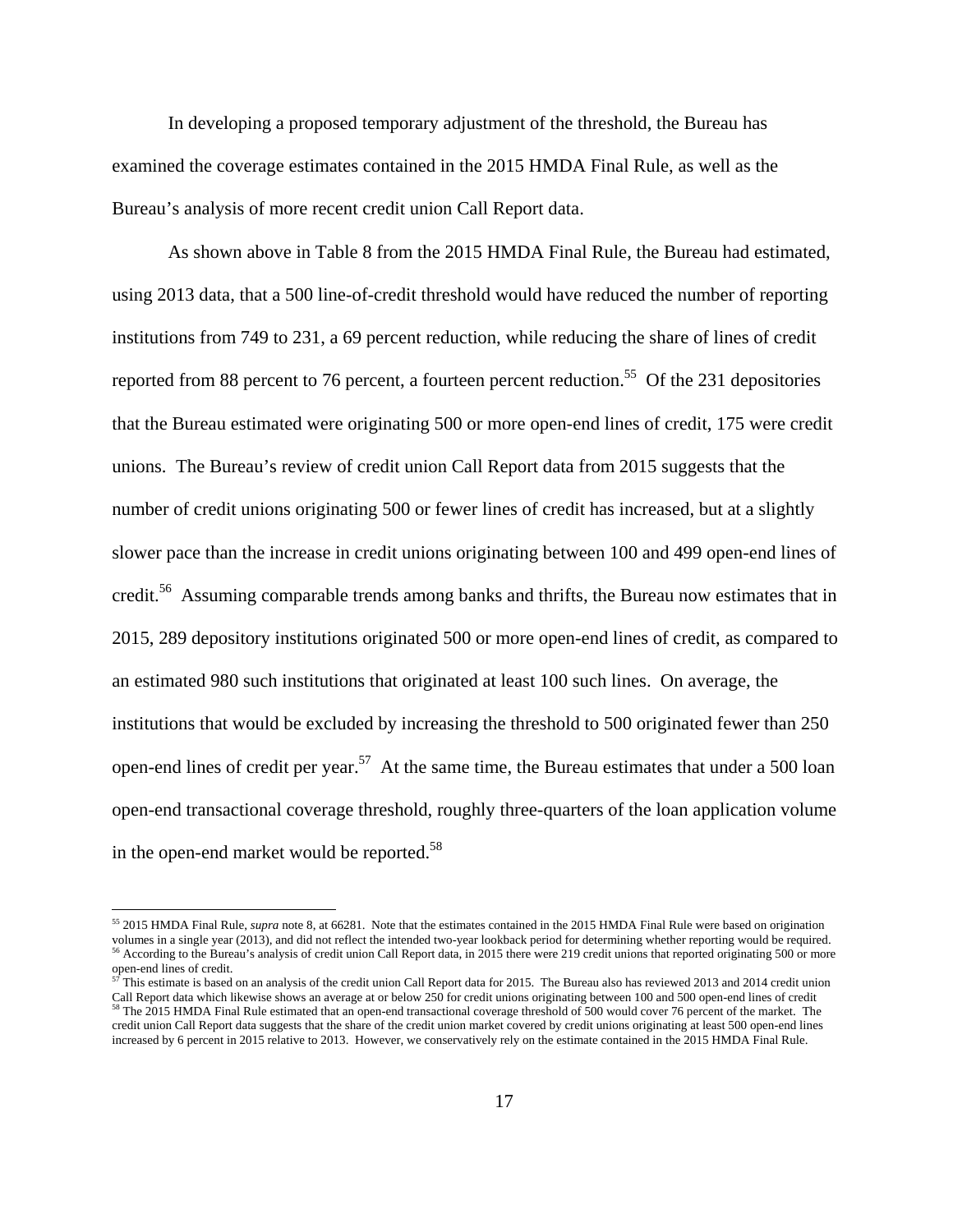The Bureau has considered, as an alternative, increasing the open-end transactional coverage threshold to 1,000. The Bureau estimates that there are approximately 110 depository institutions that originated between 500 and 1,000 open-end lines of credit in 2015.<sup>59</sup> Increasing the open-end transactional coverage threshold to 1,000 and applying that test to institutions that originated at least 1,000 open-end lines of credit in each of the prior two years (*i.e.*, in 2014 and 2015) would have relieved approximately 90 depository institutions of the obligation to report on their open-end lines of credit in 2016 relative to a 500 threshold. In 2016, those institutions originated, on average, close to 1,000 open-end lines of credit per year.<sup>60</sup> Furthermore, a 1,000 loan open-end transactional coverage threshold would reduce coverage of the open-end line of credit market to approximately 68 percent and would reduce coverage of the credit union openend line of credit marketplace to just 49 percent.<sup>61</sup>

Beyond that, the Bureau believes that institutions that have originated at least 500 dwelling-secured open-end lines of credit in each of the last two years – and that are averaging closer to 1,000 such lines – are, at a minimum, moderately-complex operations able to shoulder the costs of collecting and reporting data on their open-end lines of credit. For example, information supplied to the Bureau from the credit league of one State indicates that of the seven credit unions in that State that had originated more than 250 home-equity lines of credit in the

<sup>&</sup>lt;sup>59</sup> The estimates contained in the 2015 HMDA Final Rule were predicated on an estimate that in 2013 there were 93 credit unions that originated between 500 and 1,000 open-end lines of credit. The Bureau's analysis of 2015 credit union Call Report data shows that in 2015 there were 95 such credit unions. The Bureau thus assumes that the total number of depository institutions originating between 500 and 1,000 open-end lines of credit held constant between 2013 and 2015.

<sup>&</sup>lt;sup>60</sup> According to the Bureau's calculations, of the credit unions originating between 500 and 1,000 open-end lines of credit in 2015, fewer than 80 percent had done so in both 2014 and 2015. Those credit unions originated, on average, 959 and 1,032 open-end lines of credit in 2014 and 2015 respectively.

 $61$  The estimates in the 2015 HMDA Final Rule were predicated on an estimate that an open-end transactional coverage threshold of 1,000 would reduce coverage of the credit union marketplace to 50 percent. The Bureau's review of 2015 credit union Call Report data indicates that remains true.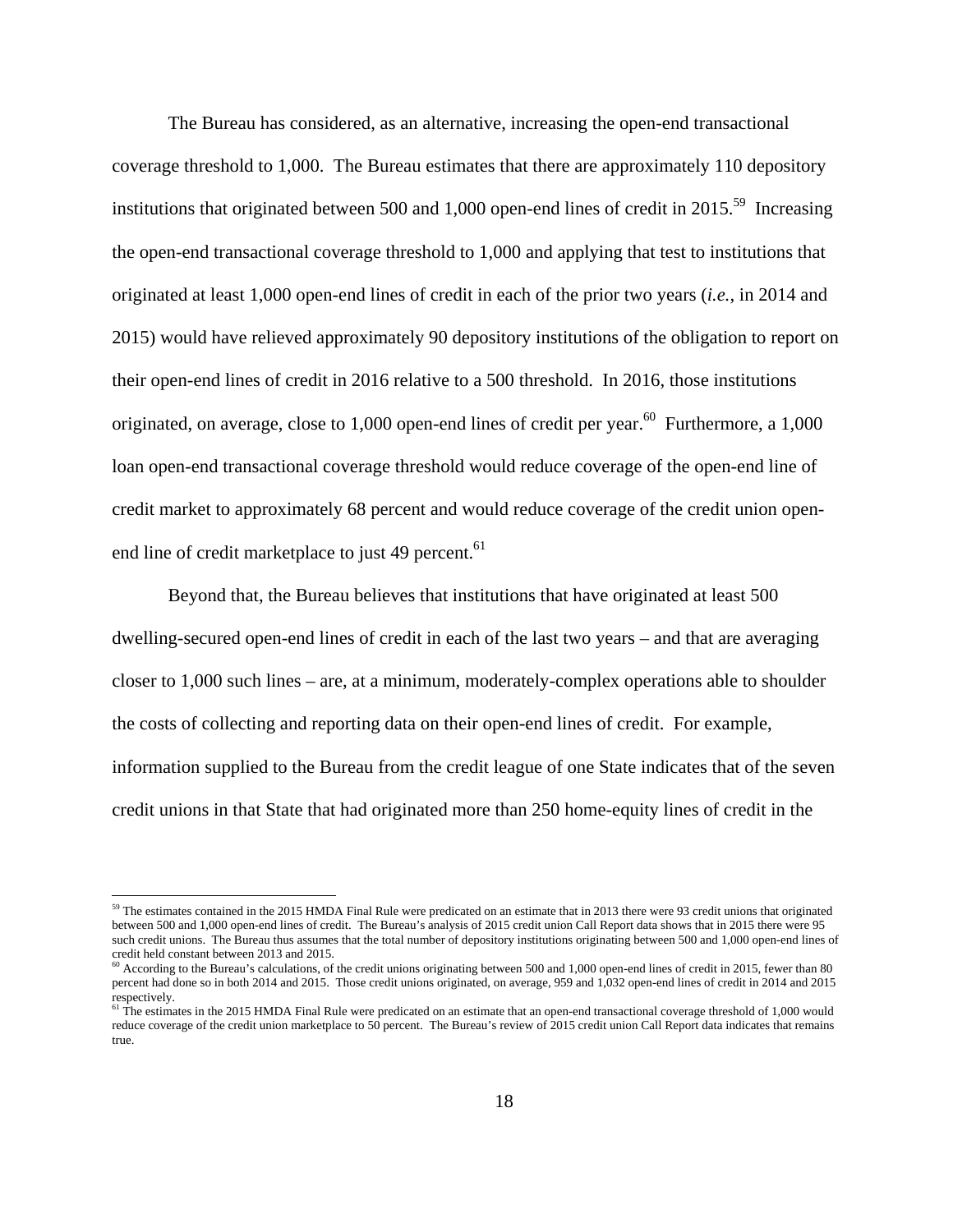first six months of 2016 (and thus were on track to originate 500 for the year), six had assets over \$1 billion.

For all these reasons, the Bureau is proposing to amend the open-end transactional coverage threshold in Regulation C as adopted by the 2015 HMDA Final Rule, effective January 1, 2018, to increase the threshold from 100 to 500 and is proposing to amend the threshold, effective January 1, 2020, to restore it to 100. The Bureau is proposing a parallel change in the institutional coverage threshold. The Bureau believes that this two-year period will give the Bureau sufficient time to assess whether the change being proposed should be made permanent or whether the threshold should be set at some lower level, and to finalize its determination in time to allow institutions who may be covered under the permanent threshold but not by the temporary threshold to complete their implementation process.

The Bureau seeks comment on whether to increase temporarily the open-end transactional coverage threshold and, if so, whether to raise the threshold to 500 or to a larger or smaller number. The Bureau also seeks comment on whether, if it elects to increase the openend transactional coverage threshold, it should do so for a period of two years or a longer or shorter period of time.

The Bureau notes that it is not proposing to adjust the closed-end transactional coverage threshold. As explained above, in establishing that threshold the Bureau was able to base its determination on a robust dataset that enabled the Bureau to evaluate the implications of potential alternative thresholds. This was possible because, prior to January 1, 2017, under Regulation C depository institutions that originated even a single closed-end mortgage and met the location and asset coverage criteria generally were required to report on closed-end mortgage applications under HMDA.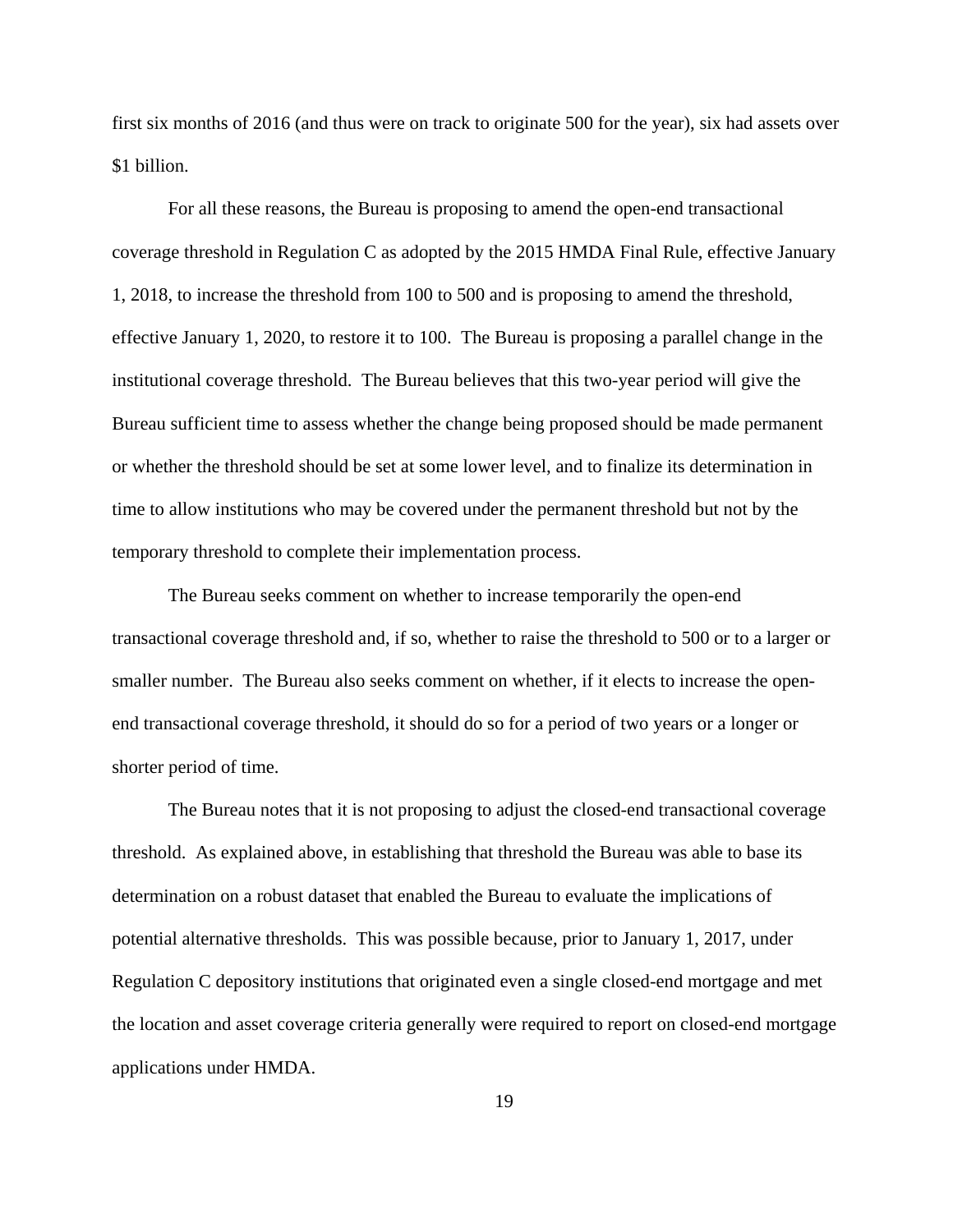Relying on these data, the Bureau was able to evaluate the implications of alternative potential transactional coverage threshold for closed-end mortgage loans. The Bureau recognized that setting a threshold above 25 closed-end loans would not significantly impact the value of HMDA data at the national level. But the Bureau also recognized that public officials, community advocates, and researchers rely on HMDA data to analyze access to credit at the neighborhood level and to target programs to assist underserved communities and consumers and that, therefore, it was appropriate to consider local impacts in setting a transactional coverage threshold.<sup>62</sup> For example, had the threshold for closed-end mortgage loans been set at 500 loans – the highest level the Bureau considered although well below thresholds urged by some industry stakeholders – more than 5,000 census tracts would have lost 20 percent or more of the then currently-reported HMDA data, of which one-third would have been tracts designated as low- to moderate-income  $(LMI)$ <sup>63</sup>. In contrast, the 25-loan transactional threshold established by the 2015 HMDA Final Rule resulted in only 46 census tracts losing 20 percent or more of their data. Further, the closed-end transactional coverage threshold established by the 2015 HMDA Final Rule also increased reporting by nondepository institutions – and thus increased visibility into their share of the market – by reducing their preexisting threshold from 100 to 25, thereby leveling the playing field. $64$ 

Additionally, because many depository financial institutions originating even a small number of loans were at the time of the 2015 HMDA Final Rule required to report under HMDA, in estimating the one-time and incremental ongoing costs of implementing and

 $\frac{62}{101}$  2015 HMDA Final Rule, *supra* note 8, at 66147.<br>  $\frac{63}{101}$  at 66279.<br>  $\frac{64}{101}$  The current nondepository institution coverage test includes a loan-volume or asset test, where only nondepository institu least 100 applicable loans in the preceding calendar year or had assets of more than \$10 million on the preceding December 31 and meet the other applicable criteria are required to report HMDA data. See Section 1026.2 (definition of financial institution).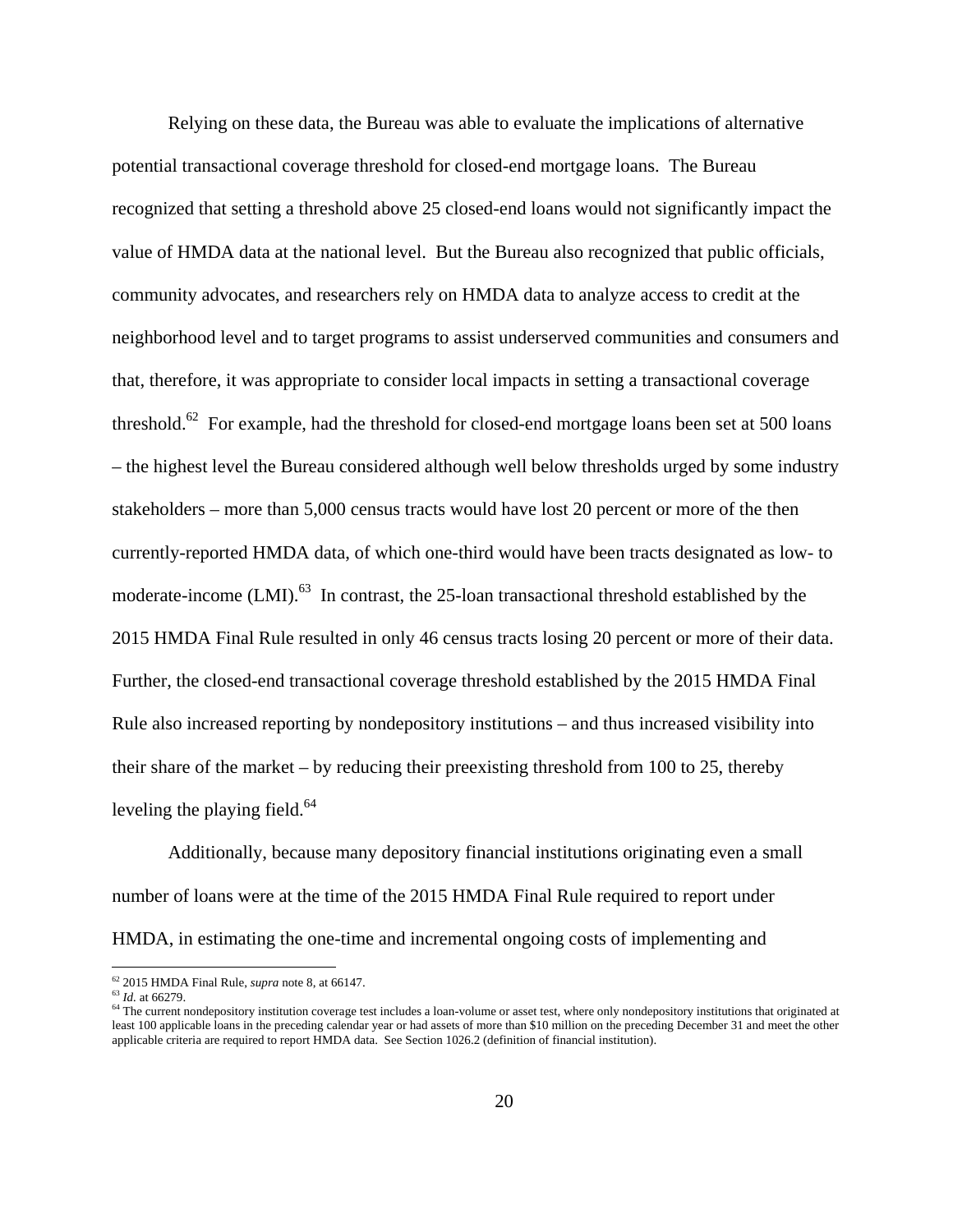complying with the final rule, the Bureau was able to draw upon actual experience of institutions of various sizes in collecting and reporting HMDA data.

Despite the objections the Bureau has heard since issuing the 2015 HMDA Final Rule to the transactional coverage threshold for closed-end mortgage loans, the Bureau does not have reason to believe that it underestimated the costs of implementation or overestimated the adverse consequences of establishing a higher threshold for analyses at the local level. The Bureau also continues to believe that there are significant benefits in obtaining increased visibility into the originations by nondepositories that originate fewer than 100 closed-end mortgages. For these reasons, as well as those set forth in the 2015 HMDA Final Rule, the Bureau does not believe it is necessary or appropriate to reconsider that threshold and therefore is not proposing to do so.

The Bureau is not proposing in this notice to change the effective date for any other provision of the 2015 HMDA Final Rule or to make any other substantive changes to that rule.

## **III. Legal Authority**

The Bureau is issuing this proposal pursuant to its authority under the Dodd-Frank Act and HMDA. This proposed rule consists of amendments to the 2015 HMDA Final Rule.<sup>65</sup> Section 1061 of the Dodd-Frank Act transferred to the Bureau the "consumer financial protection functions" previously vested in certain other Federal agencies, including the Board.<sup>66</sup> The term "consumer financial protection function" is defined to include "all authority to prescribe rules or issue orders or guidelines pursuant to any Federal consumer financial law, including performing

<sup>&</sup>lt;sup>65</sup> 2015 HMDA Final Rule, *supra* note 8, at 66136-37.<br><sup>66</sup> 12 U.S.C. 5581. Section 1094 of the Dodd-Frank Act also replaced the term "Board" with "Bureau" in most places in HMDA. 12 U.S.C. 2803 *et seq.*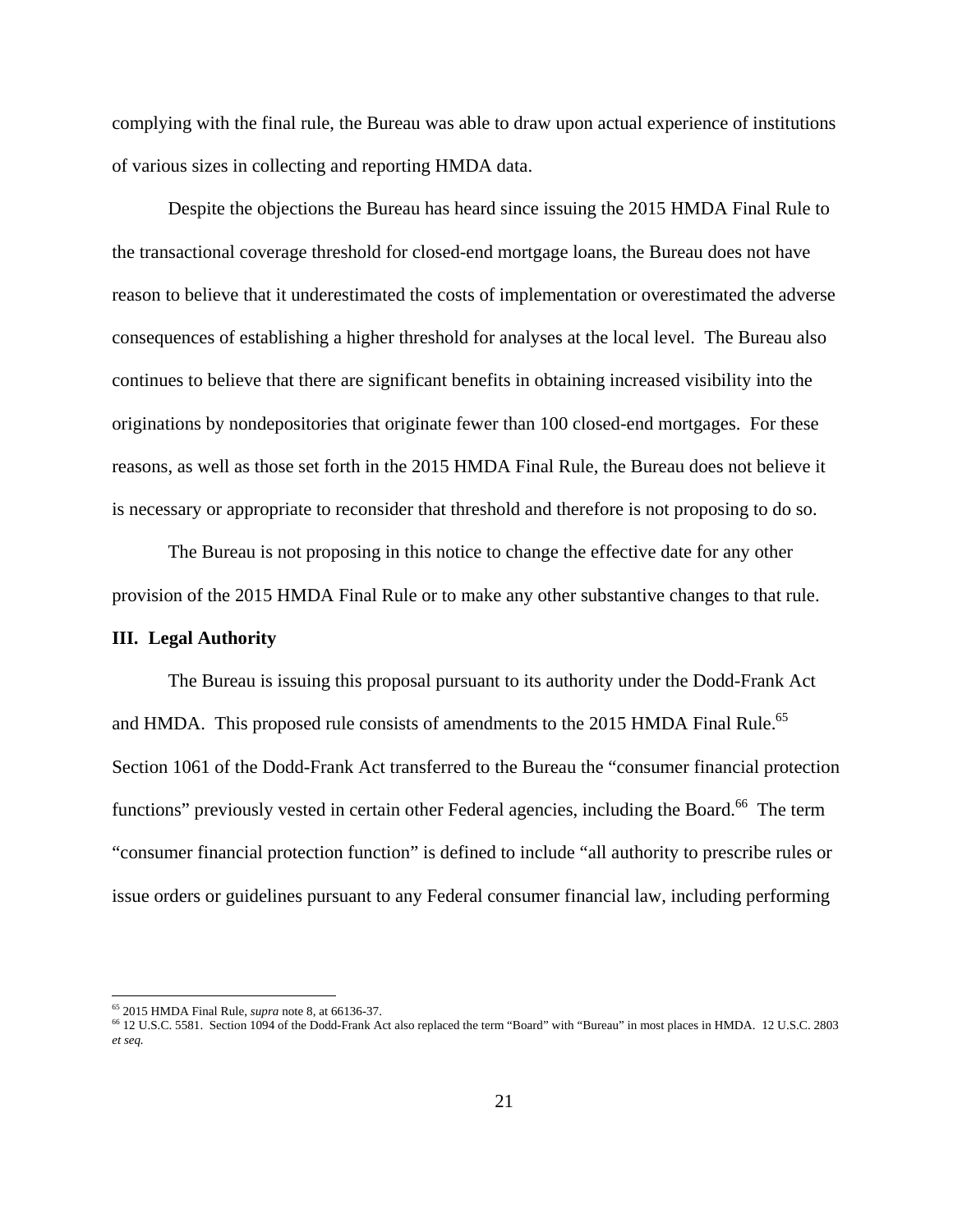appropriate functions to promulgate and review such rules, orders, and guidelines."67 Section 1022(b)(1) of the Dodd-Frank Act authorizes the Bureau's Director to prescribe rules "as may be necessary or appropriate to enable the Bureau to administer and carry out the purposes and objectives of the Federal consumer financial laws, and to prevent evasions thereof."68 Both HMDA and title X of the Dodd-Frank Act are Federal consumer financial laws.<sup>69</sup> Accordingly, the Bureau has authority to issue regulations to administer HMDA.

HMDA section 305(a) broadly authorizes the Bureau to prescribe such regulations as may be necessary to carry out  $HMDA$ 's purposes.<sup>70</sup> These regulations may include "classifications, differentiations, or other provisions, and may provide for such adjustments and exceptions for any class of transactions, as in the judgment of the Bureau are necessary and proper to effectuate the purposes of [HMDA], and prevent circumvention or evasion thereof, or to facilitate compliance therewith. $"^{71}$ 

A number of HMDA provisions specify that covered institutions must compile and make their HMDA data publicly available "in accordance with regulations of the Bureau" and "in such formats as the Bureau may require."<sup>72</sup> HMDA section  $304(j)(7)$  also directs the Bureau to make every effort in prescribing regulations under that subsection to minimize the costs incurred by a

 $\overline{a}$  $67$  12 U.S.C. 5581(a)(1)(A).

<sup>68 12</sup> U.S.C. 5512(b)(1).

 $^{69}$  Dodd-Frank Act section 1002(14), 12 U.S.C. 5481(14) (defining "Federal consumer financial law" to include the "enumerated consumer laws" and the provisions of title X of the Dodd-Frank Act); Dodd-Frank Act section 1002(12), 12 U.S.C. 5481(12) (defining "enumerated consumer laws" to include HMDA).

<sup>70 12</sup> U.S.C. 2804(a).

<sup>71</sup> *Id.*

<sup>72</sup> *See, e.g.*, HMDA section 304(a)(1), (j)(2)(A), (j)(3), (m)(2), 12 U.S.C. 2803(a)(1), (j)(2)(A), (j)(3), (m)(2); *see also* HMDA section 304(b)(6)(I), 12 U.S.C. 2803(b)(6)(I) (requiring covered institutions to use "such form as the Bureau may prescribe" in reporting credit scores of mortgage applicants and mortgagors). HMDA section 304(k)(1) also requires depository institutions covered by HMDA to make disclosure statements available "[i]n accordance with procedures established by the Bureau pursuant to this section." 12 U.S.C. 2803(k)(1).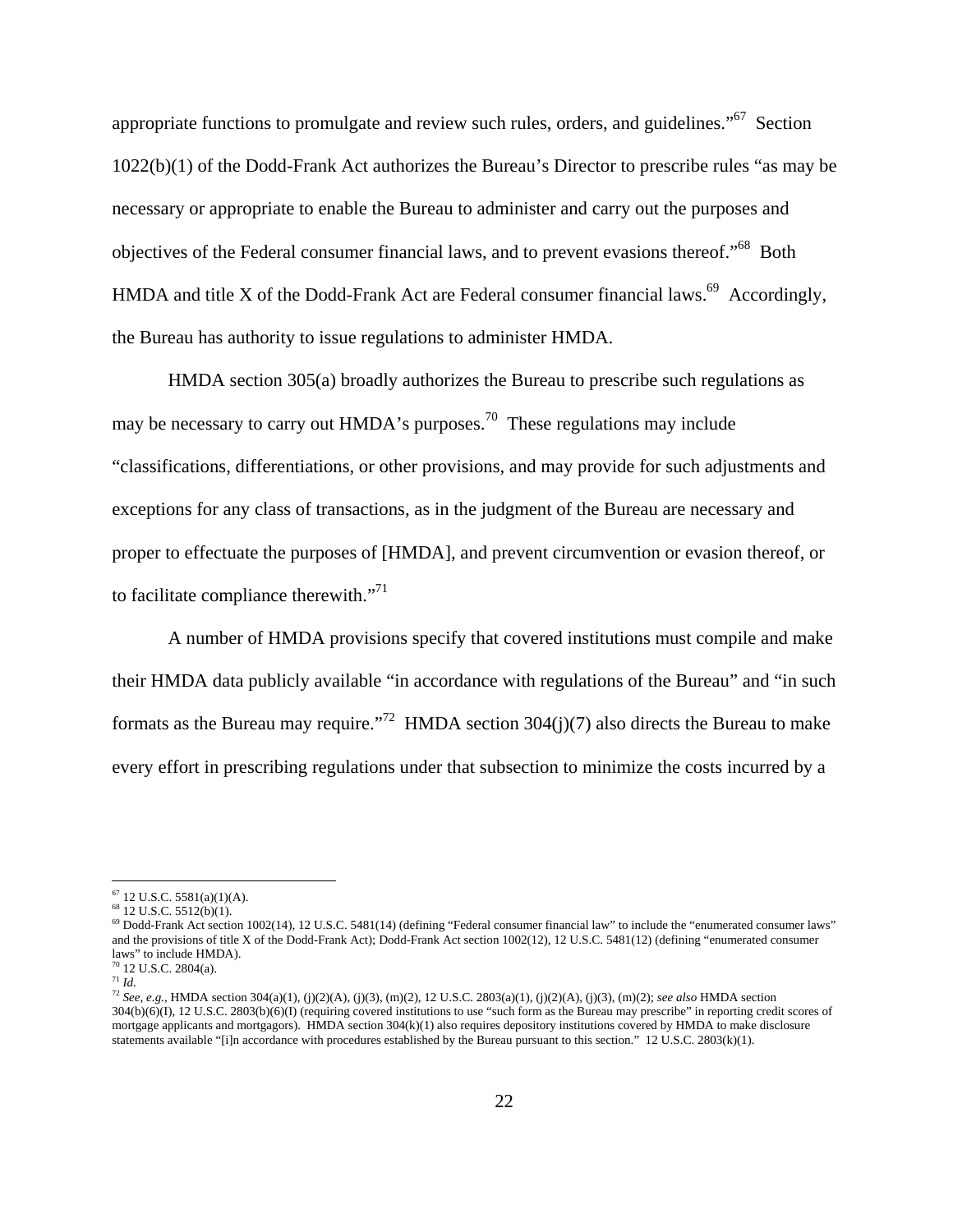depository institution in complying with such regulations.<sup>73</sup> HMDA also authorizes the Bureau to issue regulations relating to the timing of HMDA disclosures.<sup>74</sup>

In preparing this proposed rule, the Bureau has considered the changes below in light of its legal authority under HMDA and the Dodd-Frank Act. The Bureau has determined that each of the changes addressed below is consistent with the purposes of HMDA and is authorized by one or more of the sources of statutory authority identified in this part.

## **IV. Section-by-Section Analysis**

*Section 1003.2 Definitions 2(g) Financial institution 2(g)(1) Depository financial institution*   $2(g)(1)(v)$ 

*2(g)(1)(v)(B)*  Regulation C as amended by the 2015 HMDA Final Rule defines "depository financial institution" as a bank, savings association or credit union that meets certain criteria. One of those criteria is that the institution either (A) originated at least 25 closed-end mortgages loans in each of the two preceding calendar years; or (B) originated at least 100 open-end lines of credit in each of the two preceding calendar years. For depositories that do not meet the closed-end mortgage loan component of this test, their status as a depository financial institution under Regulation C turns, in part, on their volume of open-end line of credit originations. Because, as discussed above in section II, the Bureau is proposing to increase temporarily the open-end

 $73$  12 U.S.C. 2803(j)(7).

<sup>74</sup> HMDA section 304(*l*)(2)(A), 12 U.S.C. 2803(*l*)(2)(A) (setting maximum disclosure periods except as provided under other HMDA subsections and regulations prescribed by the Bureau); HMDA section  $304(n)$ ,  $12$  U.S.C.  $2803(n)$ .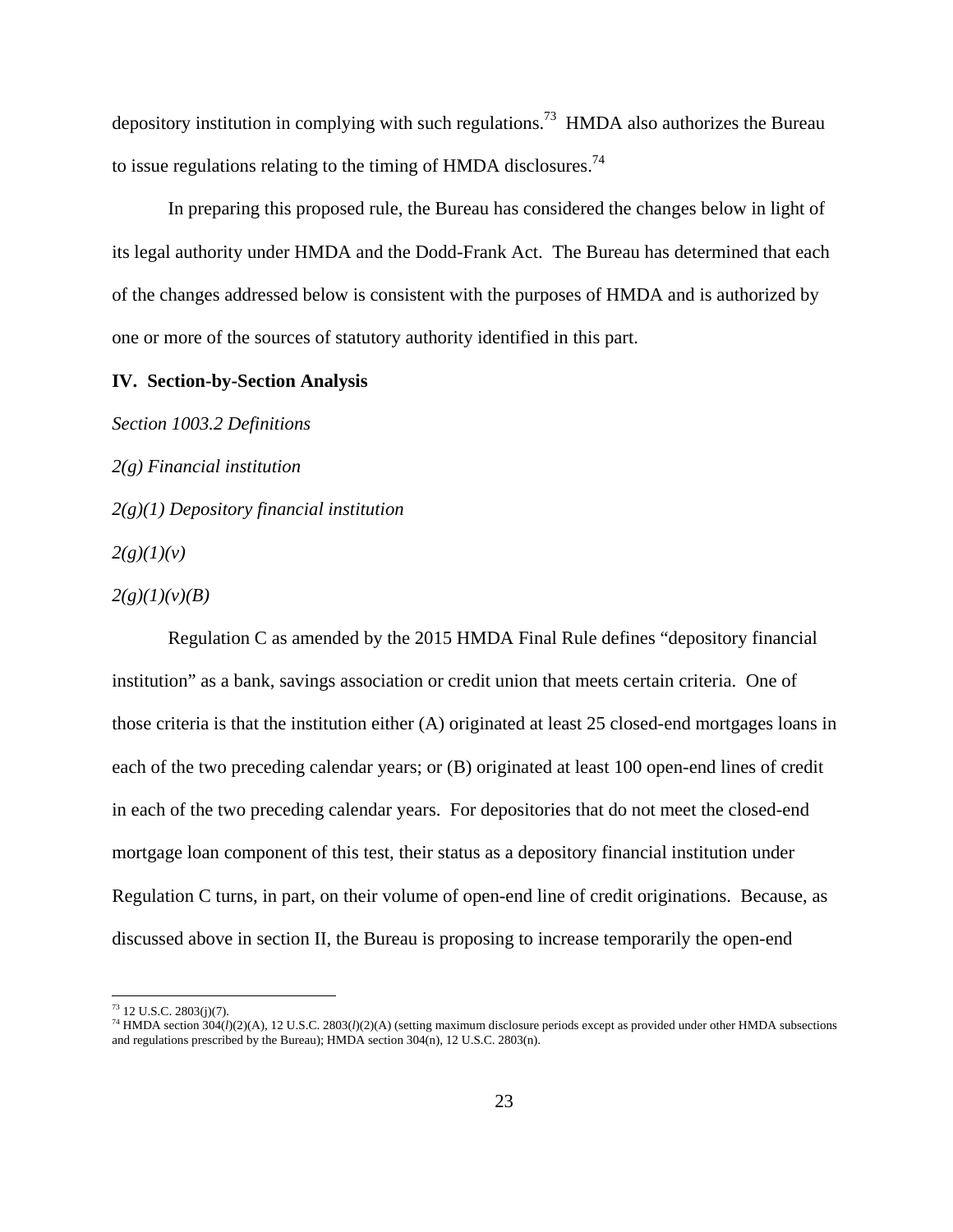transactional coverage threshold from 100 to 500, the Bureau is proposing to make a parallel, temporary change in the institutional coverage threshold included in § 1003.2(g) as well. Under this proposed amendment, effective January 1, 2018, a depository institution that did not originate at least 25 closed-end mortgage loans in each of the two preceding years would not be deemed to be a depository financial institution under Regulation C unless it originated 500 or more open-end lines of credit in each of the two preceding years and met the other applicable criteria included in §  $1003.2(g)(i)$ .

In accordance with the proposal with respect to the open-end transactional coverage threshold, the Bureau is proposing conforming amendments to the definition of depository financial institution effective January 1, 2020, to revert to the definition established by the 2015 HMDA Final Rule, *i*.*e*., to set the open-end institutional coverage threshold at 100 lines of credit.

As a result, under this proposal, for calendar years 2018 and 2019, financial institutions that do not meet the closed-end mortgage loan component of the test and that originate between 100 and 499 open-end lines of credit would not meet the definition of "depository financial institution." Absent further amendments by the Bureau, beginning in calendar year 2020, such depositories would meet the definition of "depository financial institution."

The Bureau solicits comment on this proposal.

*2(g)(2) Nondepository financial institution* 

## *2(g)(2)(ii)*

## *2(g)(2)(ii)(B)*

Under the 2015 HMDA Final Rule a "nondepository financial institution" is defined as a for-profit mortgage lending institution other than a bank, savings association, or credit union that meets certain criteria. One of those criteria is an institutional coverage threshold that is identical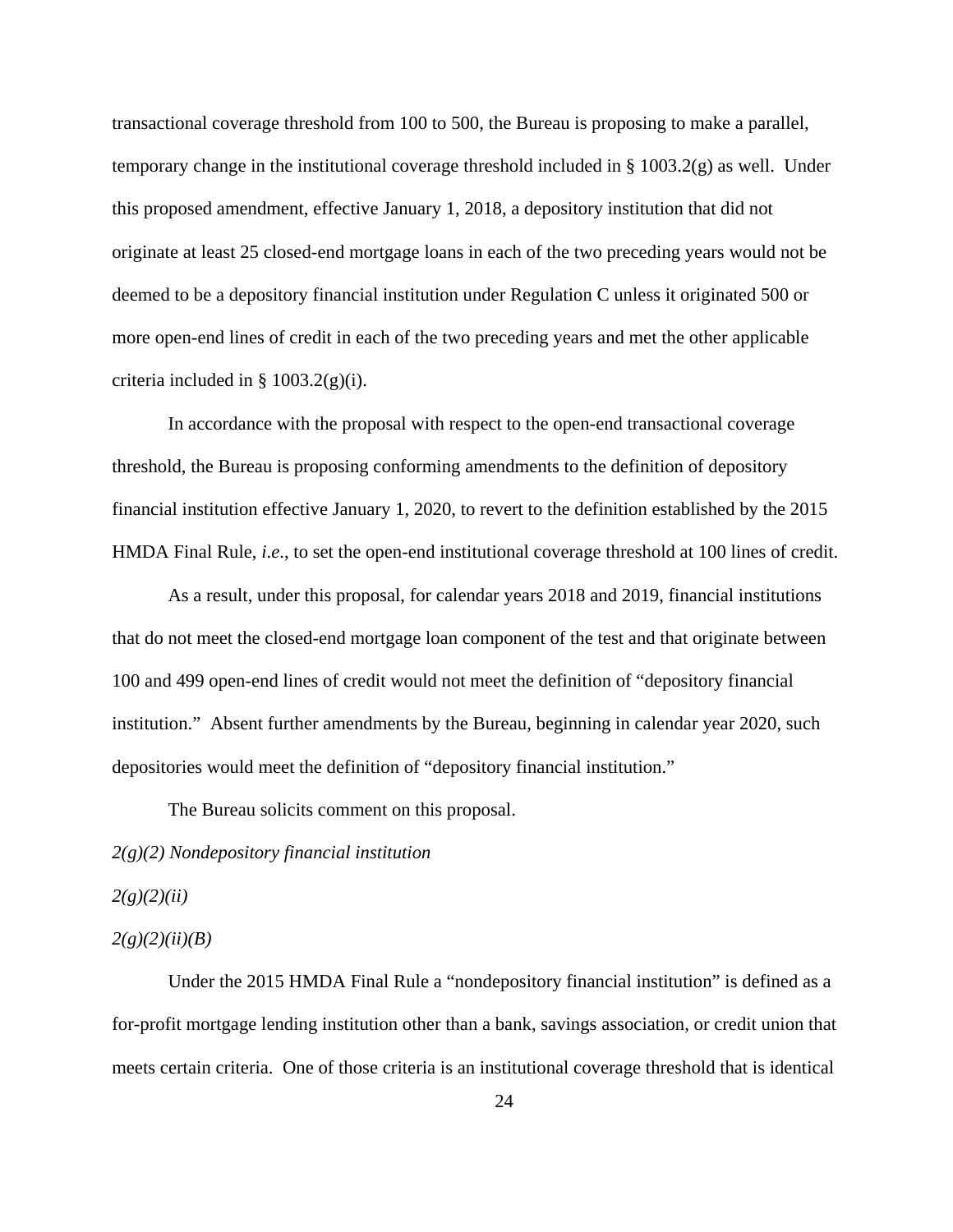to the threshold for depository institutions discussed above. For the reasons discussed above in section II and the section-by-section analysis of  $\S 1003.2(g)(1(v)(B))$ , the Bureau is proposing conforming amendments to  $\S 1003.2(g)(ii)(B)$ , which includes the open-end loan volume threshold for coverage of nondepository financial institution. Under this proposal, for calendar years 2018 and 2019, the open-end loan volume threshold for institutional coverage of nondepository institutions would be raised from 100 to 500. Absent further amendments by the Bureau, beginning in calendar year 2020, such nondepository institutions would meet the definition of "nondepository financial institution."

Comments  $2(g)$ -3 and  $2(g)$ -5 each assumed that the open-end institutional threshold was 100. The proposal would amend these comments effective January 1, 2018, to reflect the temporary higher threshold proposed herein and further amends the comment effective January 1, 2020, to restore the original threshold.

*Section 1003.3 Exempt Institutions and Excluded Transactions* 

*3(c) Excluded transactions* 

*3(c)(12)* 

Under Regulation C as amended by the 2015 HMDA Final Rule, an open-end line of credit is an "excluded transaction" and thus not subject to the collection, reporting, and disclosure requirements of Regulation C, if the financial institution originated fewer than 100 open-end lines of credit in each of the two preceding calendar years. As discussed above in section II, the Bureau has previously proposed to amend this provision to substitute the word "either" for "each," and the Bureau reflects the language of the 2017 HMDA Proposal here. Additionally, for the reasons previously discussed, the Bureau is proposing, effective January 1, 2018, to increase the open-end transactional coverage threshold from 100 to 500 lines of credit.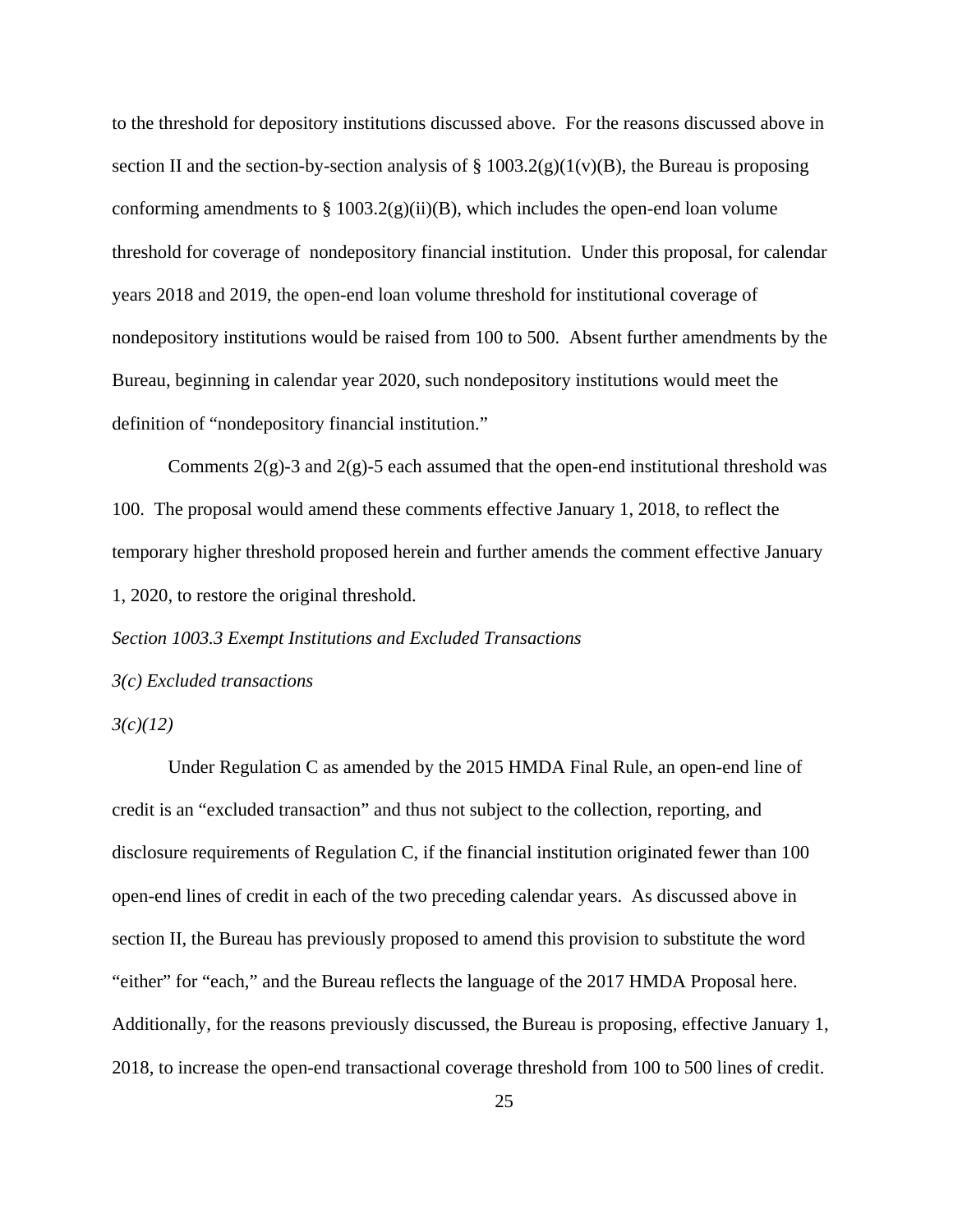The Bureau is further proposing, effective January 1, 2020, to restore the open-end transactional coverage threshold to the level adopted by the 2015 HMDA Final Rule, *i.e.*, 100 lines of credit.

Under this proposal, for calendar years 2018 and 2019, a financial institution that originates between 100 and 499 open-end lines of credit in either of the two preceding calendar years would not be required to collect, report, and disclose data on open-end lines of credit. Absent further amendments by the Bureau, beginning in calendar year 2020, such a financial institution would be required to do so.

The Bureau previously proposed to clarify that financial institutions may voluntarily report open-end lines of credit or closed-end mortgage loans even if the institution may exclude those loans pursuant to the transactional thresholds included in § 1003.3(c)(11) or (12) under the 2015 HMDA Final Rule.<sup>75</sup> This proposal reflects this amended language of the 2017 HMDA Proposal and amends that language to reflect the temporary higher threshold proposed herein effective January 1, 2018 and further amends the comment effective January 1, 2020 to restore the original threshold. As noted above, the Bureau is in the process of reviewing the comments on the 2017 HMDA Proposal and preparing a final rule, which the Bureau expects to issue on or before the date on which this proposal would be finalized.

Comment  $2(c)(12)-1$  assumed that the open-end transactional threshold was 100. The proposal would amend this comment effective January 1, 2018, to reflect the temporary higher threshold proposed herein and further amends the comment effective January 1, 2020, to restore the original threshold.

1

<sup>75 82</sup> FR 19142, 19165 (April 25, 2017).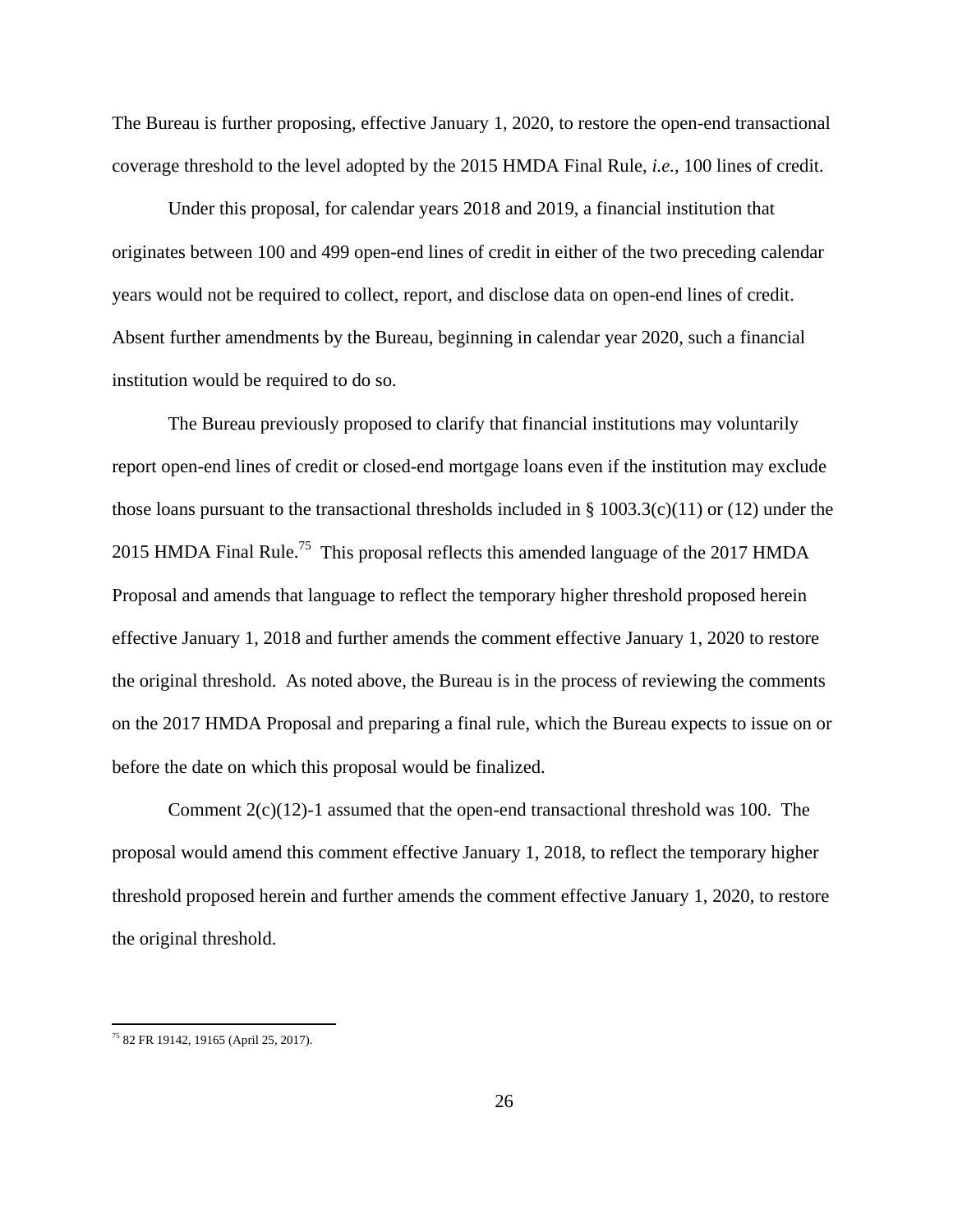## **V. Section 1022(b) of the Dodd-Frank Act**

In developing the proposed rule, the Bureau has considered the potential benefits, costs and impacts required by section 1022(b)(2) of the Dodd-Frank Act. Specifically, section 1022(b)(2) calls for the Bureau to consider the potential benefits and costs of a regulation to consumers and covered persons, including the potential reduction of consumer access to consumer financial products or services, the impact on depository institutions and credit unions with \$10 billion or less in total assets as described in section 1026 of the Dodd-Frank Act, and the impact on consumers in rural areas. The Bureau has consulted with, or offered to consult with, the prudential regulators, the Department of the Treasury, the Securities and Exchange Commission, the Department of Housing and Urban Development, the Federal Housing Finance Agency, the Federal Trade Commission, the Department of Veterans Affairs, the Department of Agriculture, the Department of Justice, and the Department of the Treasury regarding consistency with any prudential, market, or systemic objectives administered by these agencies.

The Bureau previously considered the costs, benefits, and impacts of the 2015 HMDA Final Rule's major provisions, including the institutional coverage threshold and the open-end transactional coverage threshold.<sup>76</sup>

Compared to the baseline established by the 2015 HMDA Final Rule, the proposed temporary increase in the open-end transactional coverage threshold would generally benefit financial institutions that originate between 100 and 499 open-end lines of credit in either of the two preceding calendar years by, at a minimum, allowing them to delay incurring one-time costs and delay the start of ongoing compliance costs associated with collecting and reporting data on

<sup>76 2015</sup> HMDA Final Rule*, supra* note 8, at 66282-66287.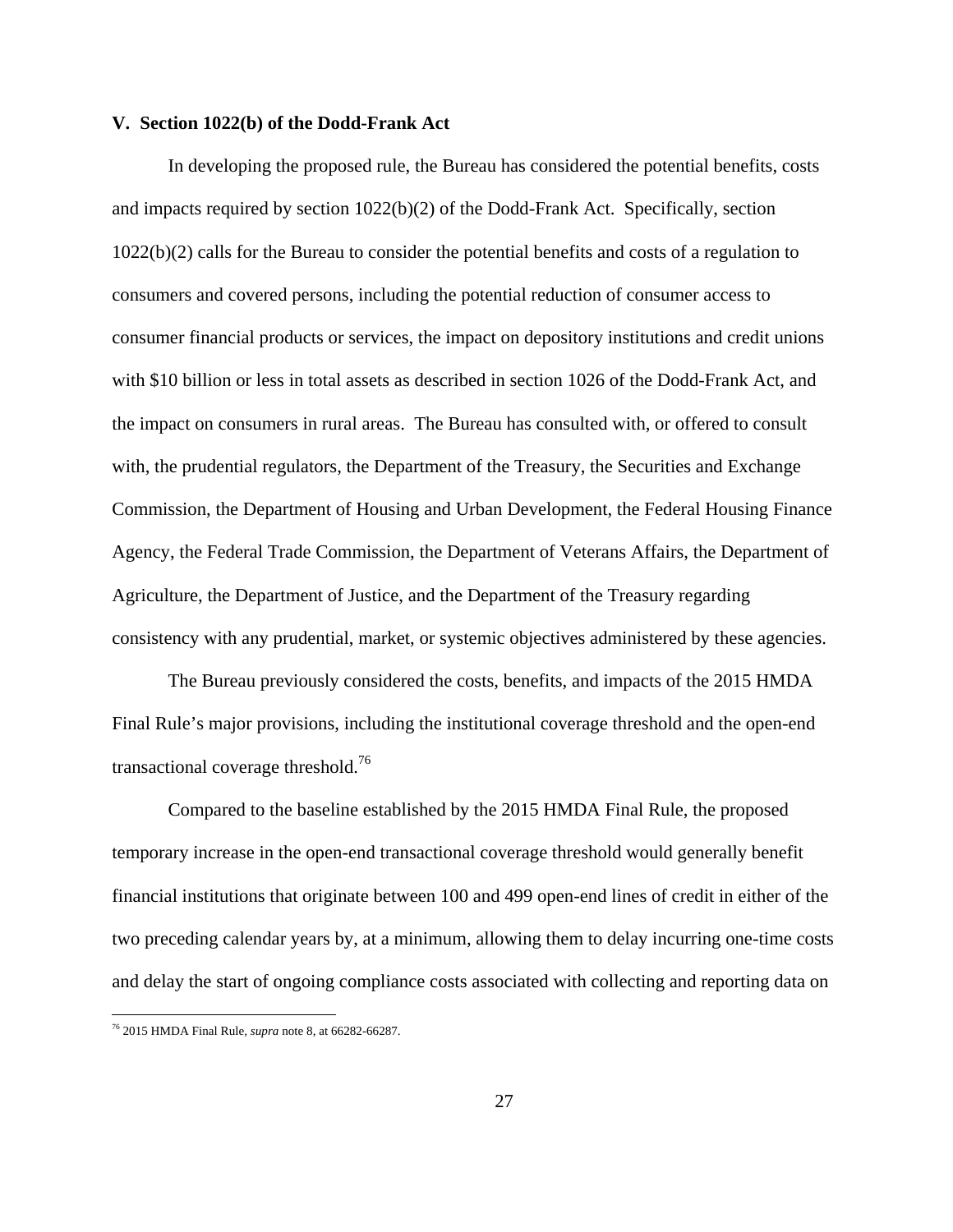open-end lines of credit. Some institutions may incur costs because they have already planned to report open-end lines of credit and now will not be required to and will need to change their systems. The Bureau does not have a reliable basis to estimate those costs. However, as noted above, the Bureau previously proposed to clarify that financial institutions may voluntarily report open-end lines of credit or closed-end mortgage loans even if the institution may exclude those loans pursuant to the transactional thresholds included in § 1003.3(c)(11) or (12) under the 2015 HMDA Final Rule. If the Bureau finalizes this clarification, a temporary increase in the openend transactional coverage threshold will obviate the need for institutions that are prepared to report open-end lines of credit to change their system. However, to the extent institutions that already have incurred costs in preparing for compliance elect to take advantage of the two-year temporary increase in the open-end transactional coverage threshold, unless the Bureau elects during the two-year review period to make the increase permanent, these institutions would incur one-time expenses which, when added to expenses already incurred, may be greater than the onetime costs that would have been incurred had the institutions completed their compliance work by January 1, 2018. As noted above, the Bureau estimates that roughly 690 such institutions would be able to take advantage of the two-year temporary increase in the open-end transactional coverage threshold.

The Bureau believes that temporarily increasing the open-end transactional coverage threshold for two years would reduce the benefits to consumers from the open-end reporting provisions of the 2015 HMDA Final Rule as those benefits are described in the rule. However, the Bureau believes that such impact may be minimal because the temporary increase in the open-end transactional coverage threshold would still, in the aggregate, result in reporting on approximately three-quarters of all open-end lines of credit. However, the Bureau recognizes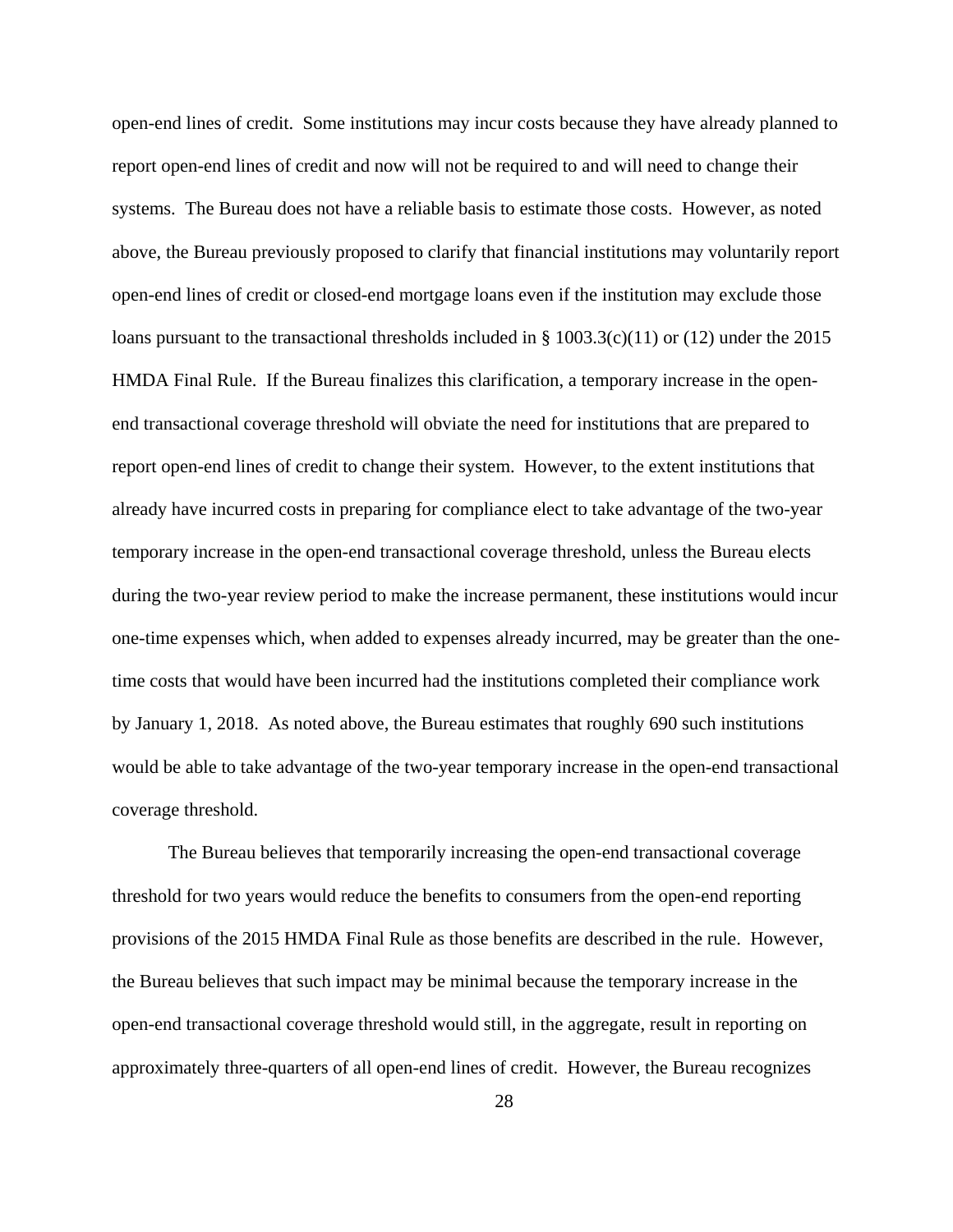that there may be particular localities where the impact of the temporary increase in the open-end transactional coverage threshold would be more pronounced. The Bureau lacks data to be able to estimate the extent to which that may be true.

To the extent there are benefits to covered persons resulting from the temporary increase in the open-end transactional coverage threshold, the Bureau believes those benefits would flow almost exclusively to insured depository institutions and credit unions with under \$10 billion assets and to a large extent to depository institutions servicing consumers in rural communities. The Bureau does not believe that the proposed temporary increase in the open-end transactional coverage threshold would reduce consumer access to consumer financial products and services, and it may increase consumer access by decreasing the possibility that certain financial institutions increase their pricing as a result of the requirements of the 2015 HMDA Final Rule or seek to cap the number of open-end lines of credit they originate to stay under the open-end transactional coverage threshold.

The Bureau requests comment on this discussion as well as submission of additional information that could inform the Bureau's consideration of the potential benefits, costs, and impacts of this proposed rule.

## **VI. Regulatory Flexibility Act**

The Regulatory Flexibility Act  $(RFA)$ ,<sup>77</sup> as amended by the Small Business Regulatory Enforcement Fairness Act of 1996,<sup>78</sup> requires each agency to consider the potential impact of its regulations on small entities, including small businesses, small governmental units, and small

1

<sup>&</sup>lt;sup>77</sup> Public Law 96-354, 94 Stat. 1164 (1980).<br><sup>78</sup> Public Law 104-21, section 241, 110 Stat. 847, 864-65 (1996).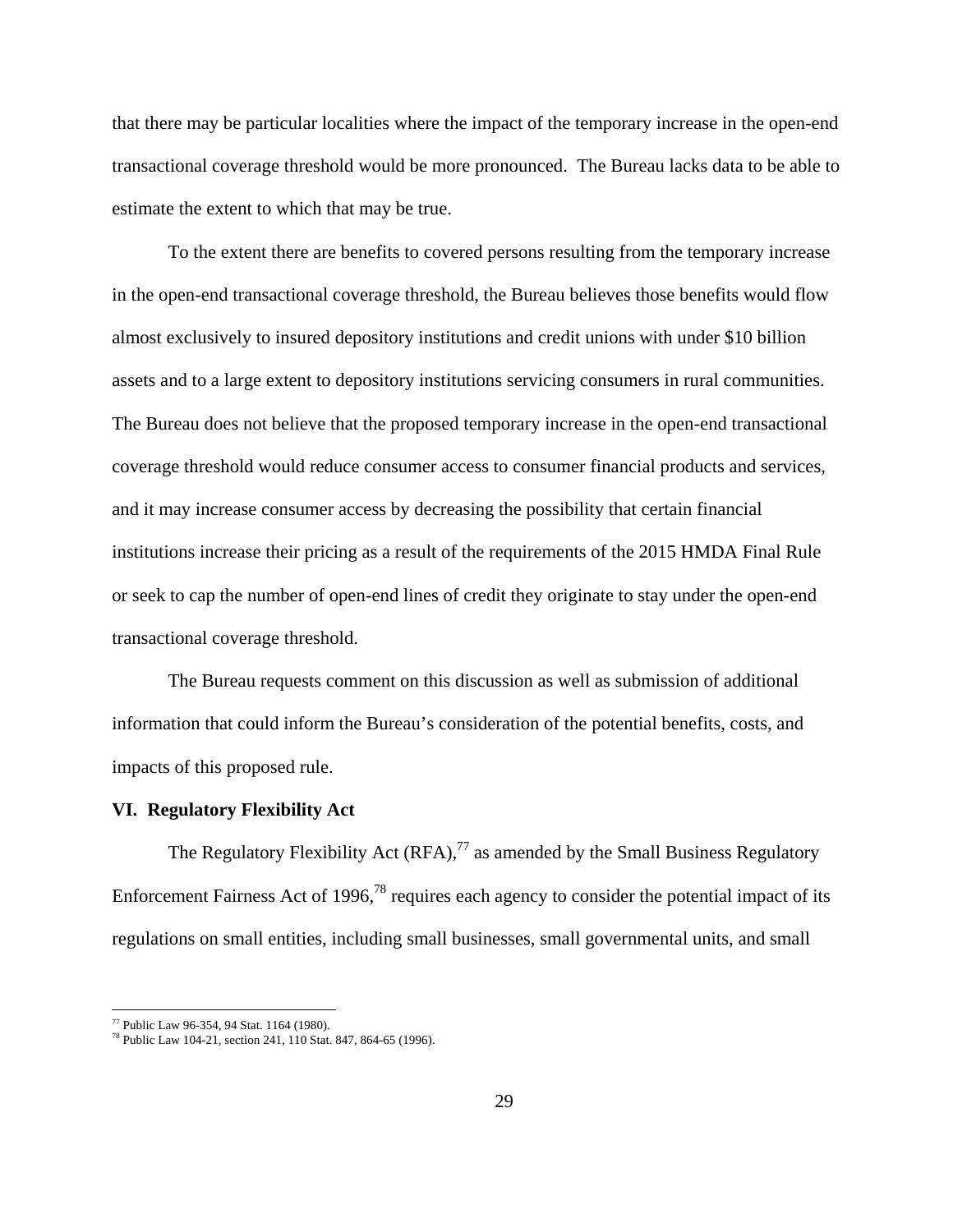not-for-profit organizations.<sup>79</sup> The RFA defines a "small business" as a business that meets the size standard developed by the Small Business Administration (SBA) pursuant to the Small Business Act.<sup>80</sup>

The RFA generally requires an agency to conduct an initial regulatory flexibility analysis (IRFA) and a final regulatory flexibility analysis (FRFA) of any rule subject to notice-andcomment rulemaking requirements, unless the agency certifies that the rule would not have a significant economic impact on a substantial number of small entities.<sup>81</sup> The Bureau also is subject to certain additional procedures under the RFA involving the convening of a panel to consult with small entity representatives prior to proposing a rule for which an IRFA is required.<sup>82</sup>

As discussed above, the Bureau believes that none of the proposed changes would create a significant impact on any covered persons, including small entities. Therefore, an IRFA is not required for this proposal.

Accordingly, the undersigned certifies that this proposal, if adopted, would not have a significant economic impact on a substantial number of small entities. The Bureau requests comment on the analysis above and requests any relevant data.

 $79$  5 U.S.C. 601 through 612. The term "'small organization' means any not-for-profit enterprise which is independently owned and operated and is not dominant in its field, unless an agency establishes [an alternative definition under notice and comment]." 5 U.S.C. 601(4). The term "'small governmental jurisdiction' means governments of cities, counties, towns, townships, villages, school districts, or special districts, with a population of less than fifty thousand, unless an agency establishes [an alternative definition after notice and comment]." 5 U.S.C. 601(5).

 $80$  5 U.S.C. 601(3). The Bureau may establish an alternative definition after consulting with the SBA and providing an opportunity for public comment. *Id.*

<sup>81 5</sup> U.S.C. 601 *et seq*. 82 5 U.S.C. 609.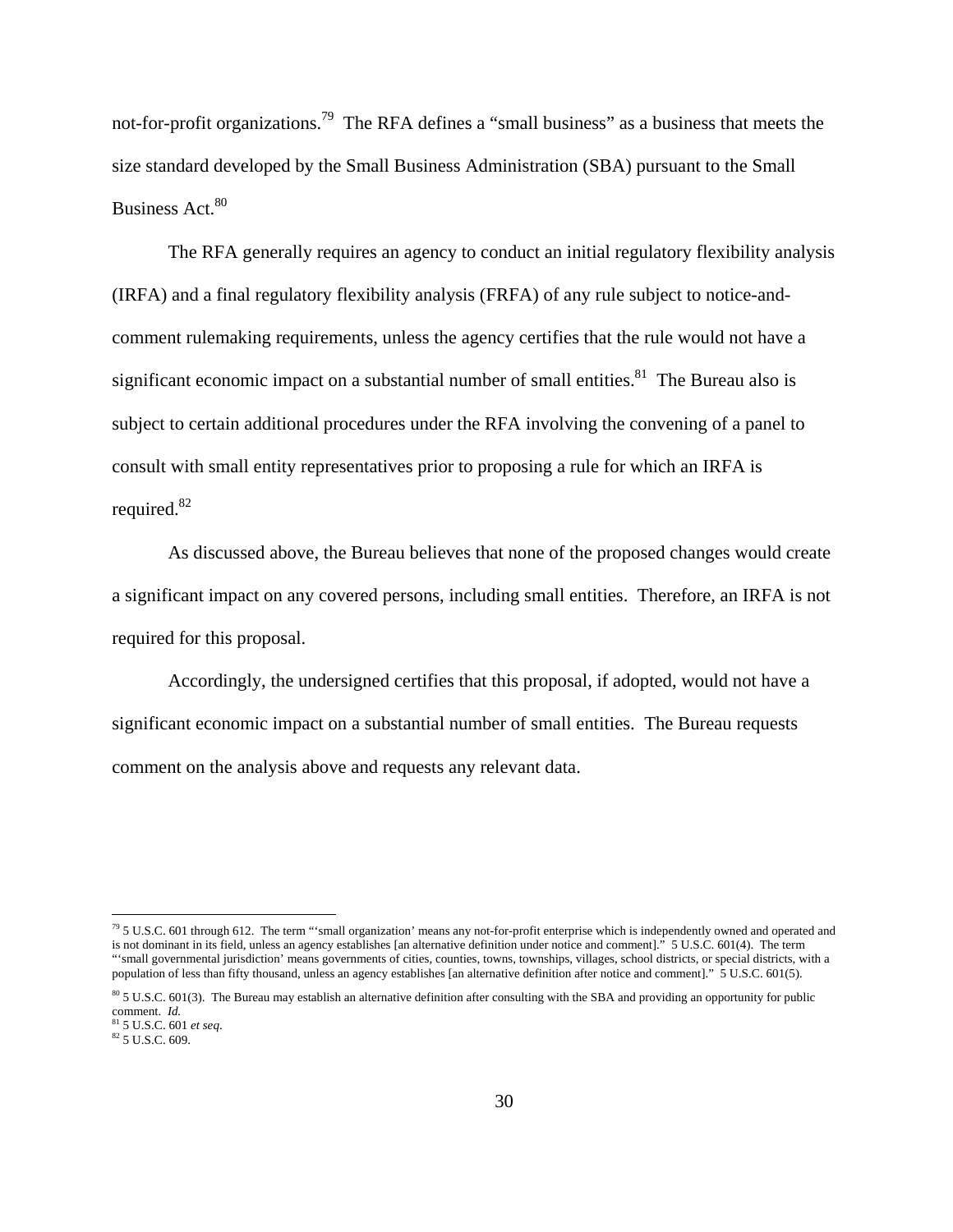#### **VII. Paperwork Reduction Act**

Under the Paperwork Reduction Act of 1995 (PRA) (44 U.S.C. 3501 *et seq.*), Federal agencies are generally required to seek the Office of Management and Budget (OMB) approval for information collection requirements prior to implementation. The information collection requirements contained in Regulation C have been previously approved by OMB and assigned OMB control number 3170–0008. You may access this information collection on *www.reginfo.gov* by selecting ''Information Collection Review'' from the main menu, clicking on ''Search,'' and then entering the OMB control number. Under the PRA, the Bureau may not conduct or sponsor and, notwithstanding any other provision of law, a person is not required to respond to an information collection unless the information collection displays a valid control number assigned by OMB.

The Bureau has determined that this proposed rule would not have any new or revised information collection requirements (recordkeeping, reporting, or disclosure requirements) on covered entities or members of the public that would constitute collections of information requiring OMB approval under the PRA. The Bureau welcomes comments on this determination or any other aspects of this proposal for purposes of the PRA. Comments should be submitted to the Bureau as instructed in the **ADDRESSES** part of this notice and to the attention of the Paperwork Reduction Act Officer. All comments will become a matter of public record.

#### **List of Subjects in 12 CFR Part 1003**

Banks, Banking, Credit unions, Mortgages, National banks, Savings associations, Reporting and recordkeeping requirements.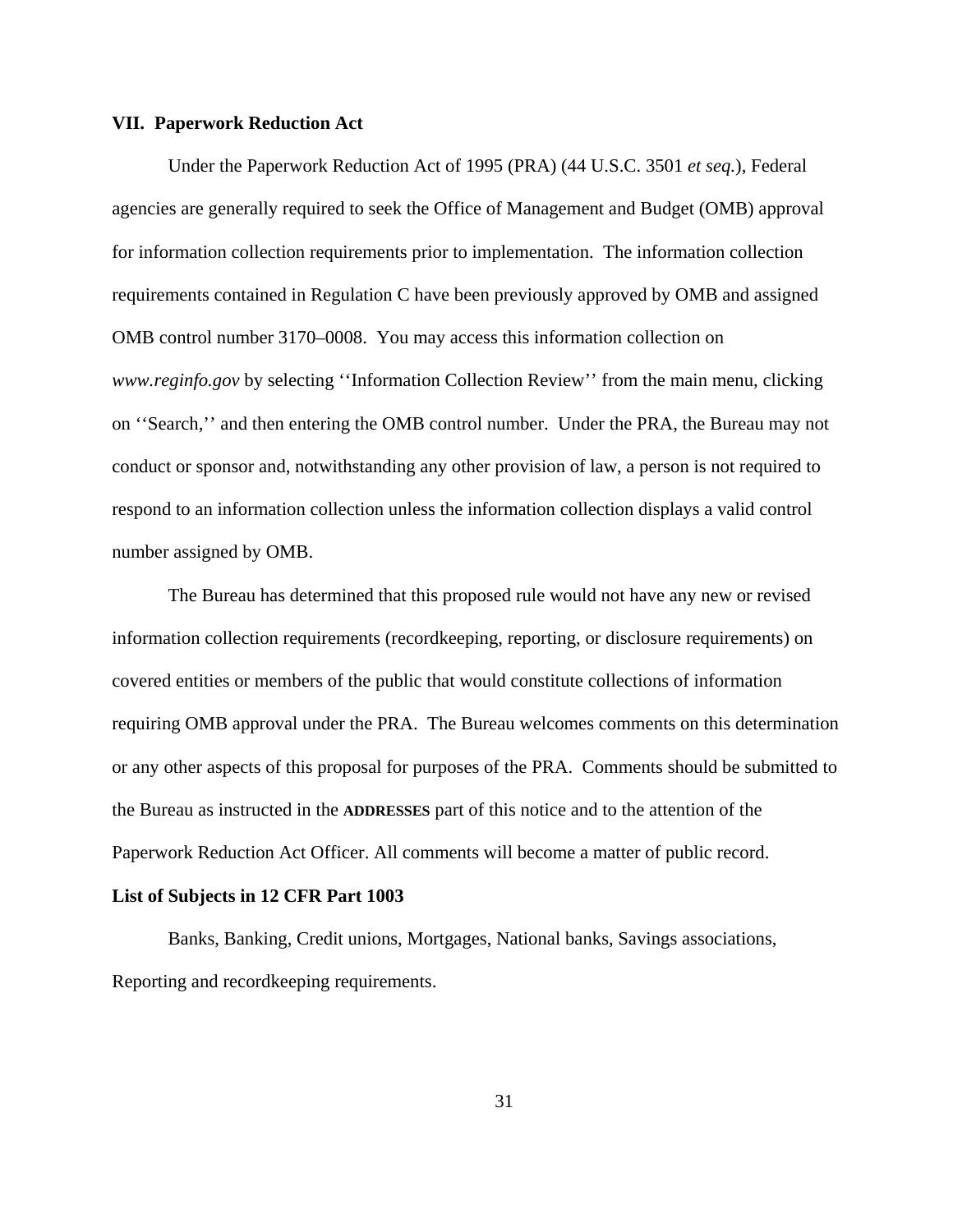## **Authority and Issuance**

For the reasons set forth above, the Bureau proposes to amend Regulation C, 12 CFR part 1003, as set forth below:

# **PART 1003—HOME MORTGAGE DISCLOSURE (REGULATION C)**

1. The authority citation for part 1003 continues to read as follows:

**Authority:** 12 U.S.C. 2803, 2804, 2805, 5512, 5581.

[The following amendments would be effective January 1, 2018, further amending the sections

as amended October 28, 2015, at 80 FR 66127.]

2. Amend § 1003.2 by revising paragraphs  $(g)(1)(v)(B)$  and  $(g)(2)(ii)(B)$  to read as follows:

# **§ 1003.2 Definitions.**

\* \* \* \* \*  $(g) * * * *$  $(1) * * * *$ \* \* \* \* \*

(B) In each of the two preceding calendar years, originated at least 500 open-end lines of credit that are not excluded from this part pursuant to  $\S$  1003.3(c)(1) through (10); and

 $(2)$  \* \* \*

 $(y) * * * *$ 

 $(ii) * * * *$ 

(B) In each of the two preceding calendar years, originated at least 500 open-end lines of credit that are not excluded from this part pursuant to  $\S$  1003.3(c)(1) through (10).

\* \* \* \* \*

3. Amend § 1003.3 by revising paragraph (c)(12) to read as follows: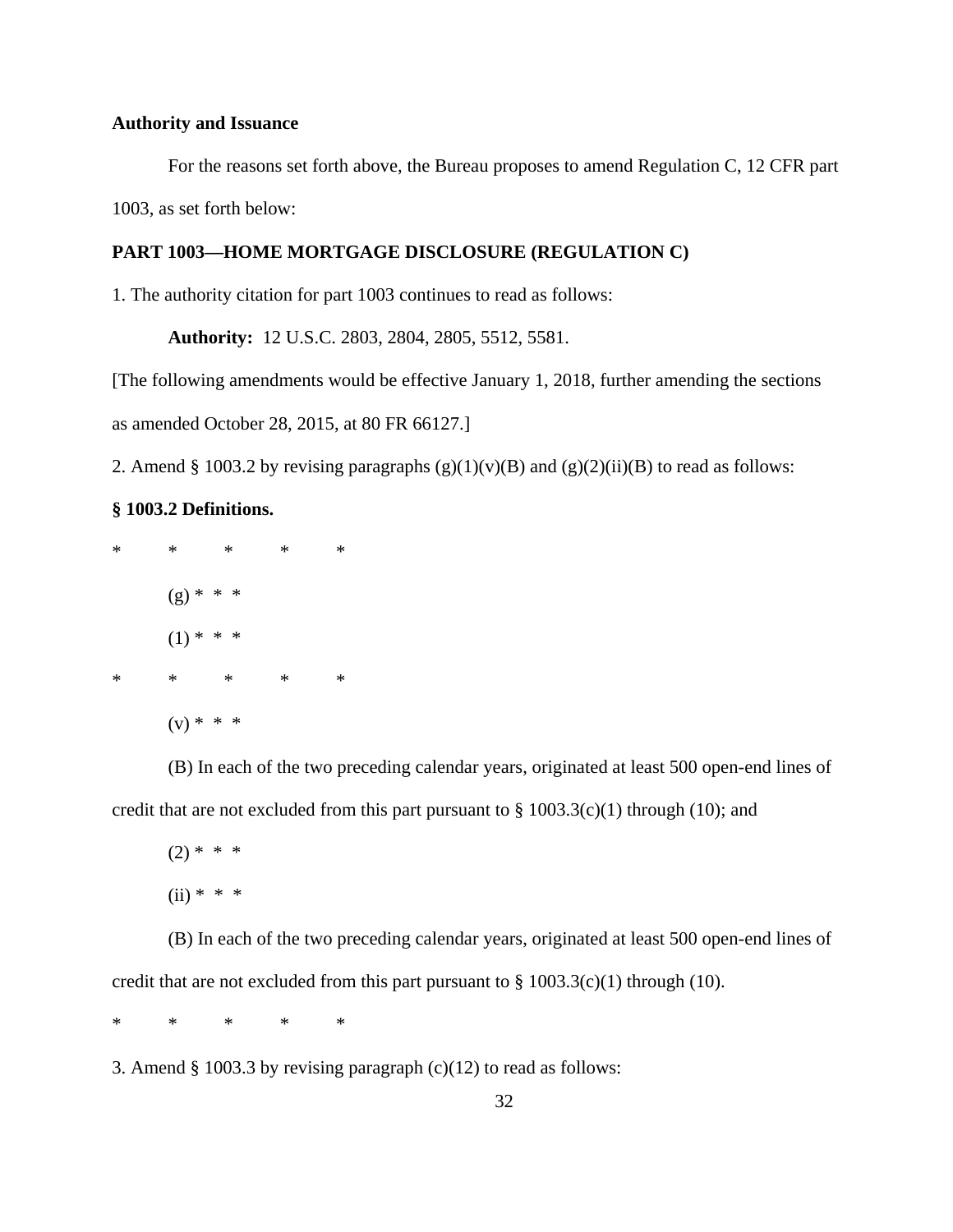**§ 1003.3 Exempt institutions and excluded transactions.** 

\* \* \* \* \*

 $(c) * * * *$ 

(12) An open-end line of credit, if the financial institution originated fewer than 500 open-end lines of credit in either of the two preceding calendar years; or

\* \* \* \* \*

4. In Supplement I to Part 1003—Official Interpretations:

a. Under *Section 1003.2—Definitions*:

i. Under *2(g) Financial institution*, paragraphs 3 and 5 are revised.

b. Under *Section 1003.3—Exempt institutions and excluded transactions*:

i. Under *3(c) Excluded transactions*:

A. Under *Paragraph 3(c)(12)*, paragraphs 1 and 2 are revised.

## **Supplement I to Part 1003—Official Interpretations**

\* \* \* \* \*

*Section 1003.2—Definitions* 

\* \* \* \* \*

*2(g) Financial Institution* 

\* \* \* \* \*

3. *Merger or acquisition—coverage of surviving or newly formed institution.* After a merger or acquisition, the surviving or newly formed institution is a financial institution under § 1003.2(g) if it, considering the combined assets, location, and lending activity of the surviving or newly formed institution and the merged or acquired institutions or acquired branches, satisfies the criteria included in  $\S 1003.2(g)$ . For example, A and B merge. The surviving or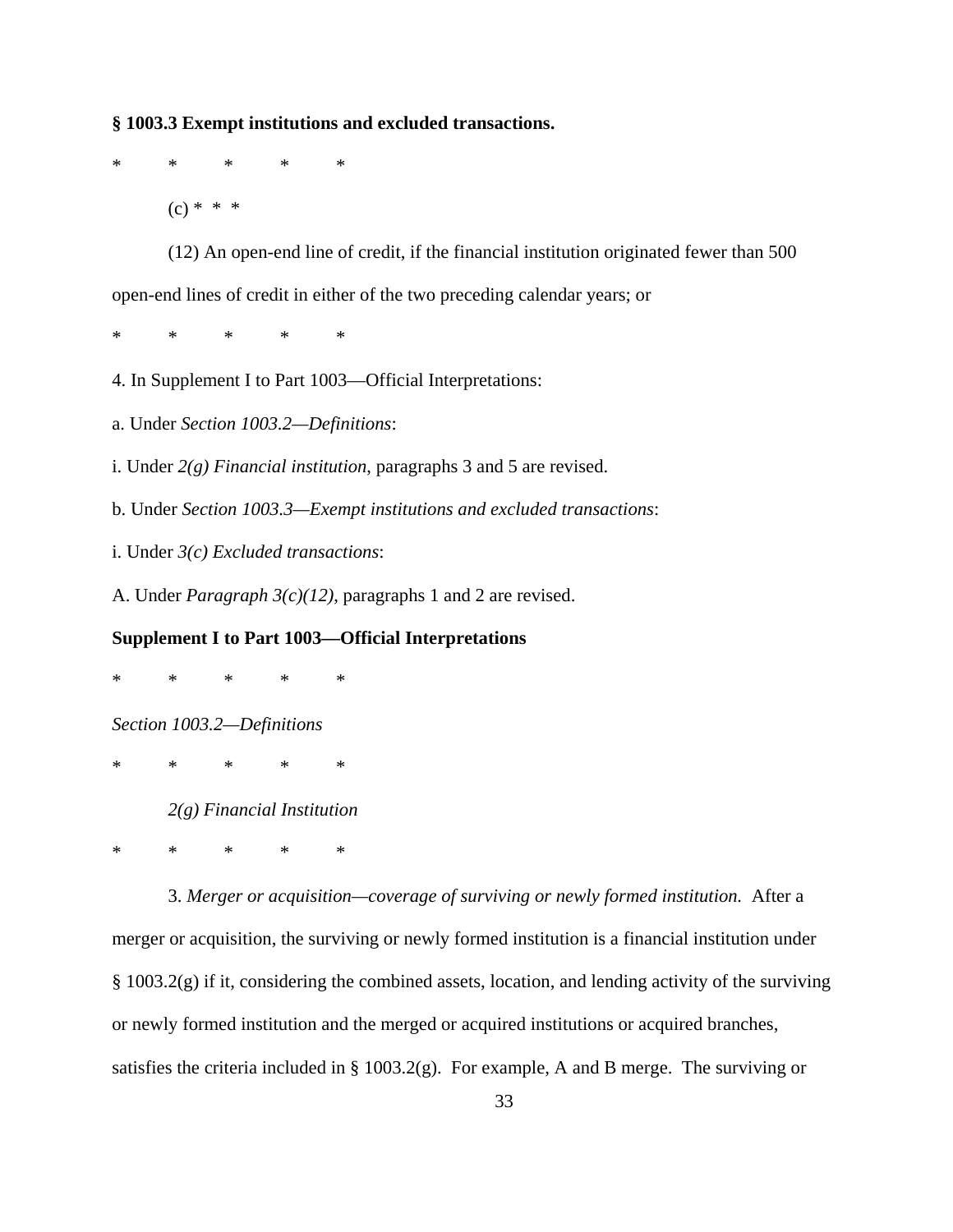newly formed institution meets the loan threshold described in §  $1003.2(g)(1)(v)(B)$  if the surviving or newly formed institution, A, and B originated a combined total of at least 500 openend lines of credit in each of the two preceding calendar years. Likewise, the surviving or newly formed institution meets the asset-size threshold in  $\S$  1003.2(g)(1)(i) if its assets and the combined assets of A and B on December 31 of the preceding calendar year exceeded the threshold described in § 1003.2(g)(1)(i). Comment 2(g)-4 discusses a financial institution's responsibilities during the calendar year of a merger.

*\* \* \**

5. *Originations.* Whether an institution is a financial institution depends in part on whether the institution originated at least 25 closed-end mortgage loans in each of the two preceding calendar years or at least 500 open-end lines of credit in each of the two preceding calendar years. Comments  $4(a)-2$  through  $-4$  discuss whether activities with respect to a particular closed-end mortgage loan or open-end line of credit constitute an origination for purposes of  $\S$  1003.2(g).

\* \* \* \* \*

*Section 1003.3—Exempt Institutions and Excluded Transactions* 

\* \* \* \* \*

*3(c) Excluded transactions.* 

\* \* \* \* \*

## *Paragraph 3(c)(12).*

1. *General*. Section 1003.3(c)(12) provides that an open-end line of credit is an excluded transaction if a financial institution originated fewer than 500 open-end lines of credit in either of the two preceding calendar years. For example, assume that a bank is a financial institution in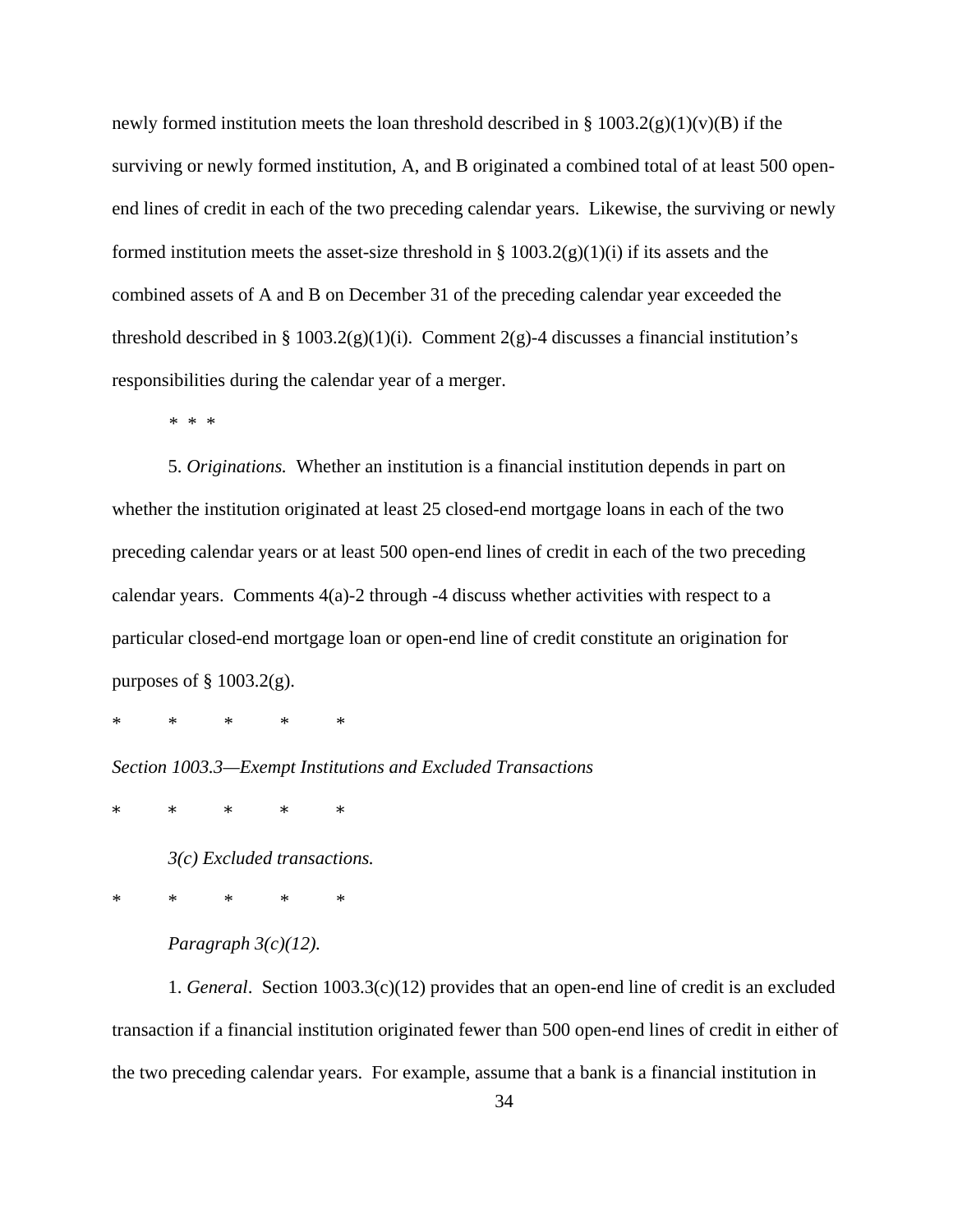2019 under § 1003.2(g) because it originated 50 closed-end mortgage loans in 2017, 75 closedend mortgage loans in 2018, and met all of the other requirements under  $\S 1003.2(g)(1)$ . Also assume that the bank originated 75 and 85 open-end lines of credit in 2017 and 2018, respectively. The closed-end mortgage loans that the bank originated, or for which it received applications, during 2019 are covered loans and must be reported, unless they otherwise are excluded transactions under § 1003.3(c). However, the open-end lines of credit that the bank originated, or for which it received applications, during 2019 are excluded transactions under  $§ 1003.3(c)(12)$  and need not be reported. See comments 4(a)-2 through -4 for guidance about the activities that constitute an origination.

2. *Voluntary reporting.* A financial institution voluntarily may report open-end lines of credit and applications for open-end lines of credit that are excluded transactions because the financial institution originated fewer than 500 open-end lines of credit in either of the two preceding calendar years.

[The following amendments would be effective January 1, 2020, further amending the sections as amended October 28, 2015, at 80 FR 66127.]

5. Amend § 1003.2 by revising paragraphs  $(g)(1)(v)(B)$  and  $(g)(2)(ii)(B)$  to read as follows:

## **§ 1003.2 Definitions.**

\* \* \* \* \*  $(g) * * *$  $(1) * * * *$ \* \* \* \* \*  $(v) * * * *$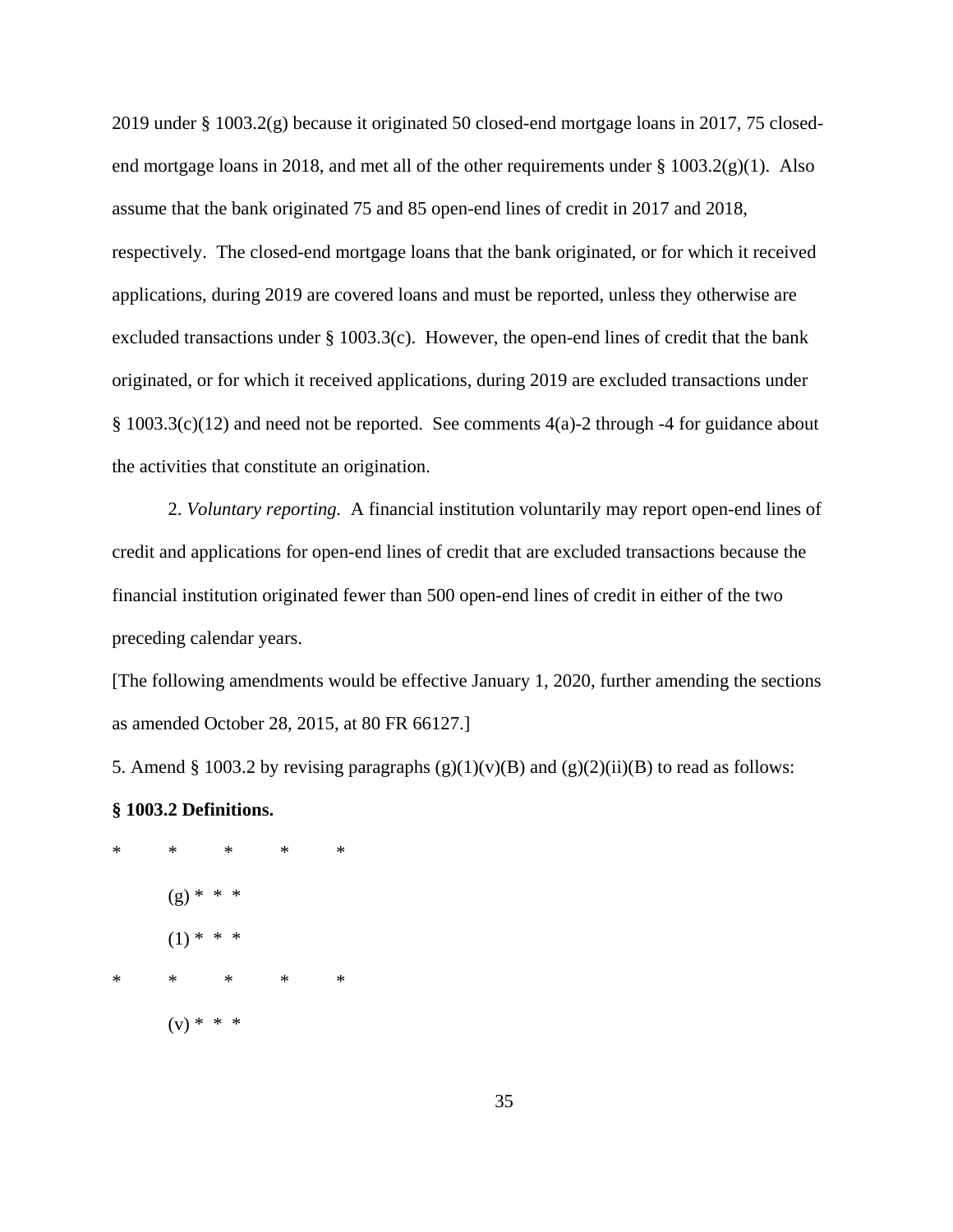(B) In each of the two preceding calendar years, originated at least 100 open-end lines of credit that are not excluded from this part pursuant to  $\S 1003.3(c)(1)$  through (10); and

 $(2) * * * *$ 

 $(ii) * * * *$ 

(B) In each of the two preceding calendar years, originated at least 100 open-end lines of credit that are not excluded from this part pursuant to  $\S 1003.3(c)(1)$  through (10).

\* \* \* \* \*

6. Amend  $\S 1003.3$  by revising paragraph (c)(12) to read as follows:

# **§ 1003.3 Exempt institutions and excluded transactions.**

\* \* \* \* \*  $(c) * * * *$ 

(12) An open-end line of credit, if the financial institution originated fewer than 100 open-end lines of credit in either of the two preceding calendar years; or

\* \* \* \* \*

7. In Supplement I to Part 1003—Official Interpretations:

a. Under *Section 1003.2—Definitions*:

i. Under *2(g) Financial institution*, paragraphs 3 and 5 are revised.

b. Under *Section 1003.3—Exempt institutions and excluded transactions*:

i. Under *3(c) Excluded transactions*:

A. Under *Paragraph 3(c)(12)*, paragraphs 1 and 2 are revised.

## **Supplement I to Part 1003—Official Interpretations**

\* \* \* \* \*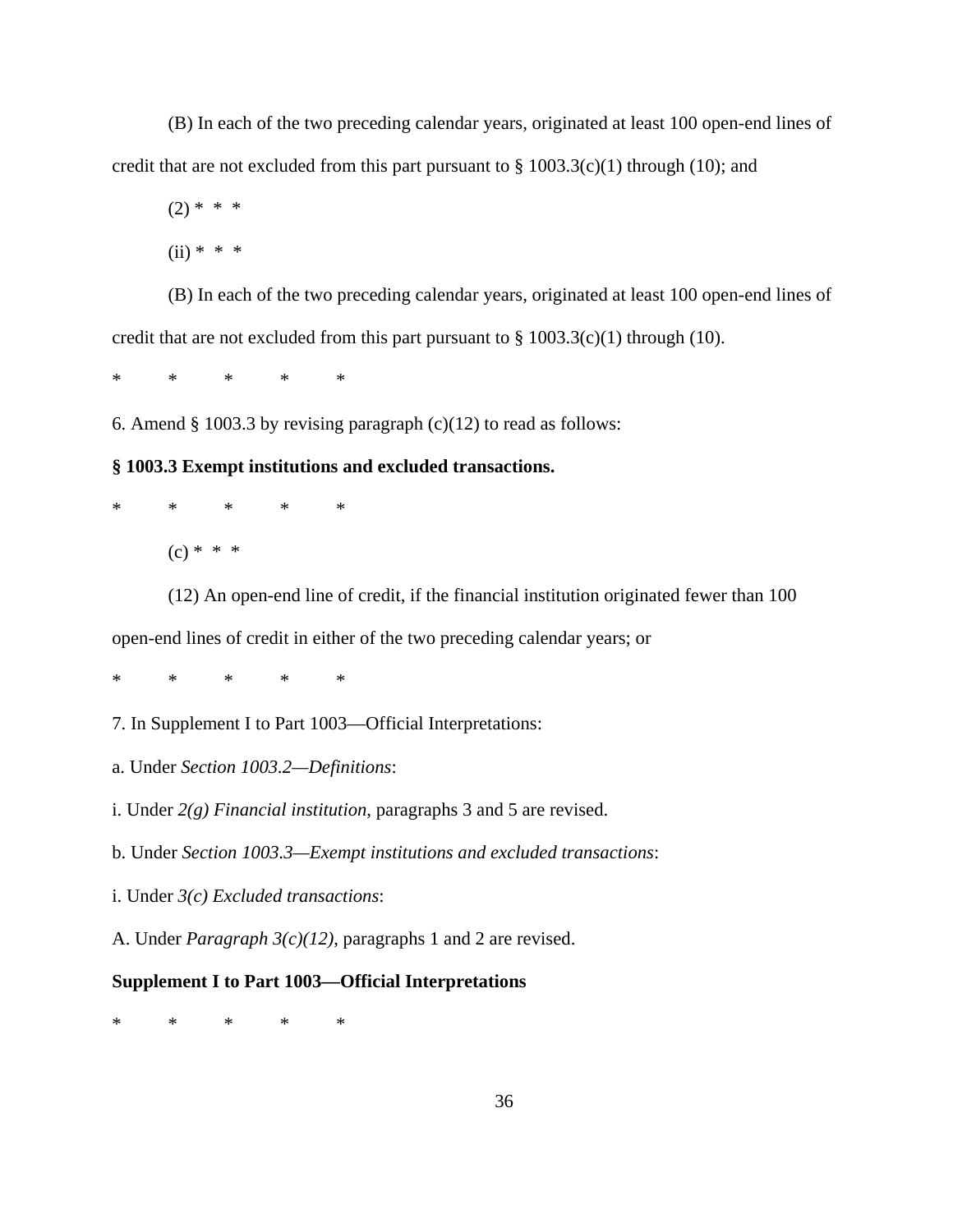## *Section 1003.2—Definitions*

\* \* \* \* \*

*2(g) Financial Institution* 

\* \* \* \* \*

3. *Merger or acquisition—coverage of surviving or newly formed institution.* After a merger or acquisition, the surviving or newly formed institution is a financial institution under  $\S$  1003.2(g) if it, considering the combined assets, location, and lending activity of the surviving or newly formed institution and the merged or acquired institutions or acquired branches, satisfies the criteria included in  $\S 1003.2(g)$ . For example, A and B merge. The surviving or newly formed institution meets the loan threshold described in  $\S 1003.2(g)(1)(v)(B)$  if the surviving or newly formed institution, A, and B originated a combined total of at least 100 openend lines of credit in each of the two preceding calendar years. Likewise, the surviving or newly formed institution meets the asset-size threshold in  $\S$  1003.2(g)(1)(i) if its assets and the combined assets of A and B on December 31 of the preceding calendar year exceeded the threshold described in § 1003.2(g)(1)(i). Comment 2(g)-4 discusses a financial institution's responsibilities during the calendar year of a merger.

*\* \* \**

*5. Originations.* Whether an institution is a financial institution depends in part on whether the institution originated at least 25 closed-end mortgage loans in each of the two preceding calendar years or at least 100 open-end lines of credit in each of the two preceding calendar years. Comments  $4(a)-2$  through  $-4$  discuss whether activities with respect to a particular closed-end mortgage loan or open-end line of credit constitute an origination for purposes of  $\S$  1003.2(g).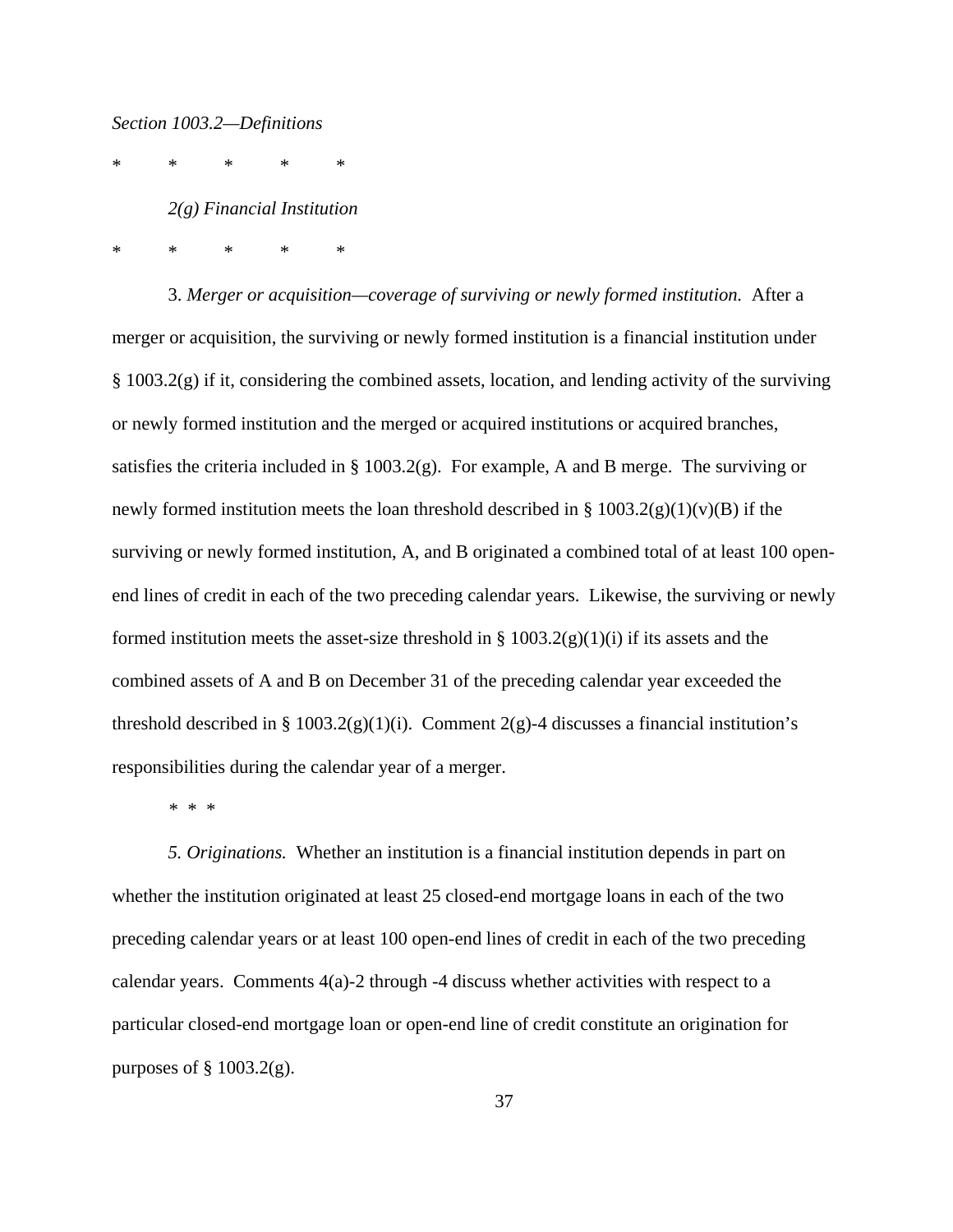\* \* \* \* \*

# *Section 1003.3—Exempt Institutions and Excluded Transactions*

\* \* \* \* \*

*3(c) Excluded transactions.* 

\* \* \* \* \*

## *Paragraph 3(c)(12).*

1. *General*. Section 1003.3(c)(12) provides that an open-end line of credit is an excluded transaction if a financial institution originated fewer than 100 open-end lines of credit in either of the two preceding calendar years. For example, assume that a bank is a financial institution in 2022 under § 1003.2(g) because it originated 50 closed-end mortgage loans in 2020, 75 closedend mortgage loans in 2021, and met all of the other requirements under § 1003.2(g)(1). Also assume that the bank originated 75 and 85 open-end lines of credit in 2020 and 2021, respectively. The closed-end mortgage loans that the bank originated, or for which it received applications, during 2022 are covered loans and must be reported, unless they otherwise are excluded transactions under § 1003.3(c). However, the open-end lines of credit that the bank originated, or for which it received applications, during 2022 are excluded transactions under  $§ 1003.3(c)(12)$  and need not be reported. See comments 4(a)-2 through -4 for guidance about the activities that constitute an origination.

2. *Voluntary reporting.* A financial institution voluntarily may report open-end lines of credit and applications for open-end lines of credit that are excluded transactions because the financial institution originated fewer than 100 open-end lines of credit in either of the two preceding calendar years.